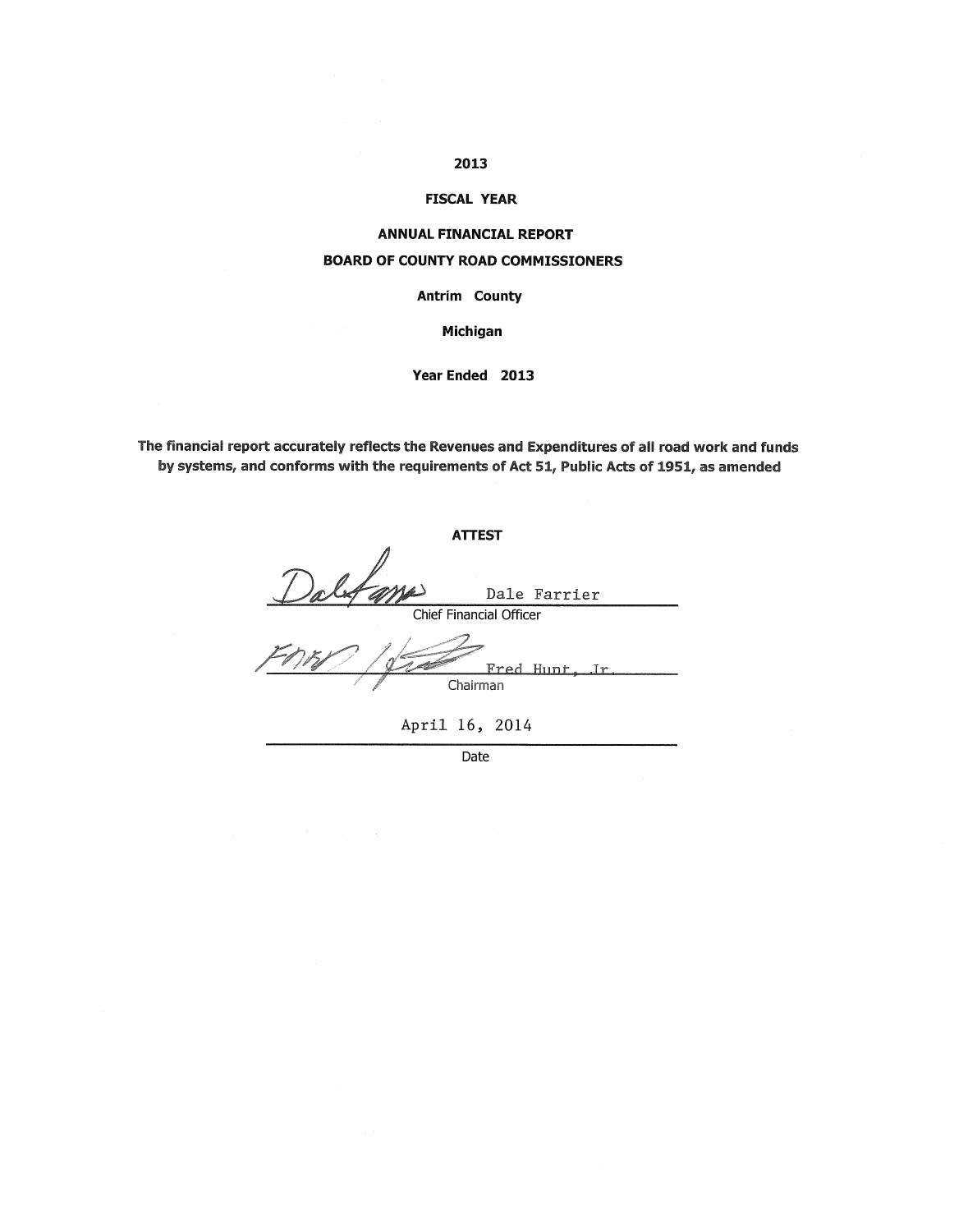**Year Ended - 2013**

**Start:** 01/01/2013 **End:** 12/31/2013

### **BALANCE SHEET**

### **Assets**

### **General Operating Fund**

| 1. Cash                                     | \$1,207,794.22 |
|---------------------------------------------|----------------|
| 2. Investments                              | 0.00           |
| 3. AccountsReceivable                       |                |
| a. Michigan Transportation Fund             | 490,244.15     |
| b. State Trunkline Maintenance              | 154,573.52     |
| c. State Transportation Department - Other  | 0.00           |
| d. Due on County Road Agreement             | 3,551.00       |
| e. Due on Special Assessement               | 0.00           |
| f. Sundry Accounts Receivable               | 22,680.03      |
| <b>Inventories/Pre-Paid Insurance/Other</b> |                |
|                                             | 0.00           |
| 4. Deferred Expense State Aid               | 402,766.28     |
| 5. Road Materials                           | 114,073.20     |
| 6. Equipment Materials and Parts            | 40,684.00      |
| 7. Prepaid Insurance                        | 0.00           |
| 8. Deferred Expense - Federal Aid           |                |
| 9. Other                                    | 0.00           |

**10. TOTAL ASSETS**

**\$2,436,366.40**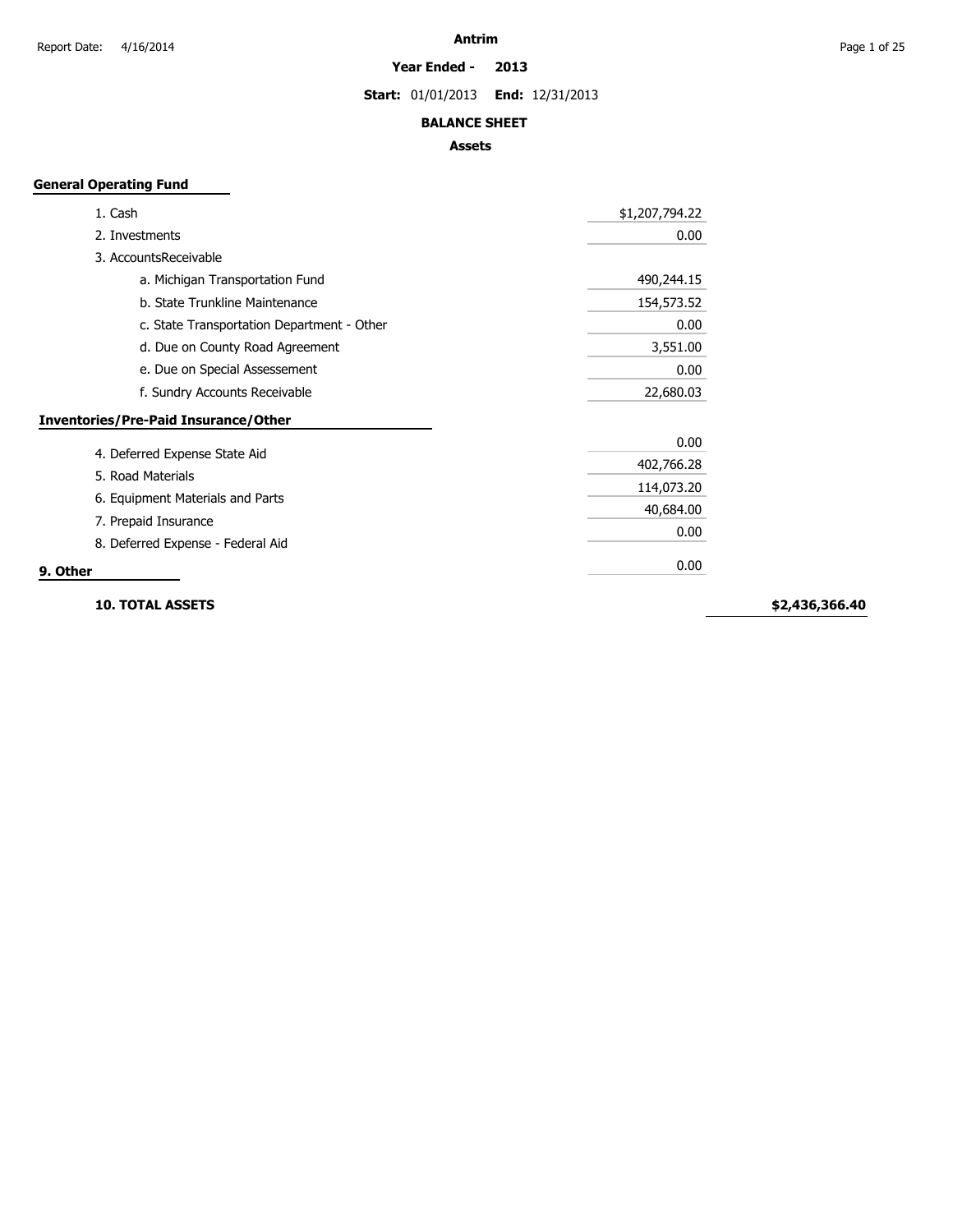**Year Ended - 2013**

**Start:** 01/01/2013 **End:** 12/31/2013

### **Liabilities and Fund Balances**

### **Liabilities**

| 11. Accounts Payable                               | \$169,078.84 |
|----------------------------------------------------|--------------|
| 12. Notes Payable (Short Term                      | 0.00         |
| 13. Accrued Liability                              | 80,121.62    |
| 14. Advances                                       | 199,004.00   |
| 15. Deferred Revenue - Special Assessment District | 0.00         |
| 16. Deferred Revenue - EDF Forest Rd.(E)           | 0.00         |
| 17. Deferred Revenue                               | 12,178.98    |
| 18. Other                                          | 0.00         |
| <b>Fund Balances</b>                               |              |
| 10 Driman Doad Fund                                | 1,548,485.29 |

| 19. Primary Road Fund           | $-1011001$   |
|---------------------------------|--------------|
| 20. Local Road Fund             | 6,256.90     |
| 21. County Road Commission Fund | 421,240,77   |
| 22. Total Fund Balances         | 1,975,982.96 |
|                                 |              |

**23. TOTAL LIABILITIES AND FUND BALANCES**

**\$2,436,366.40**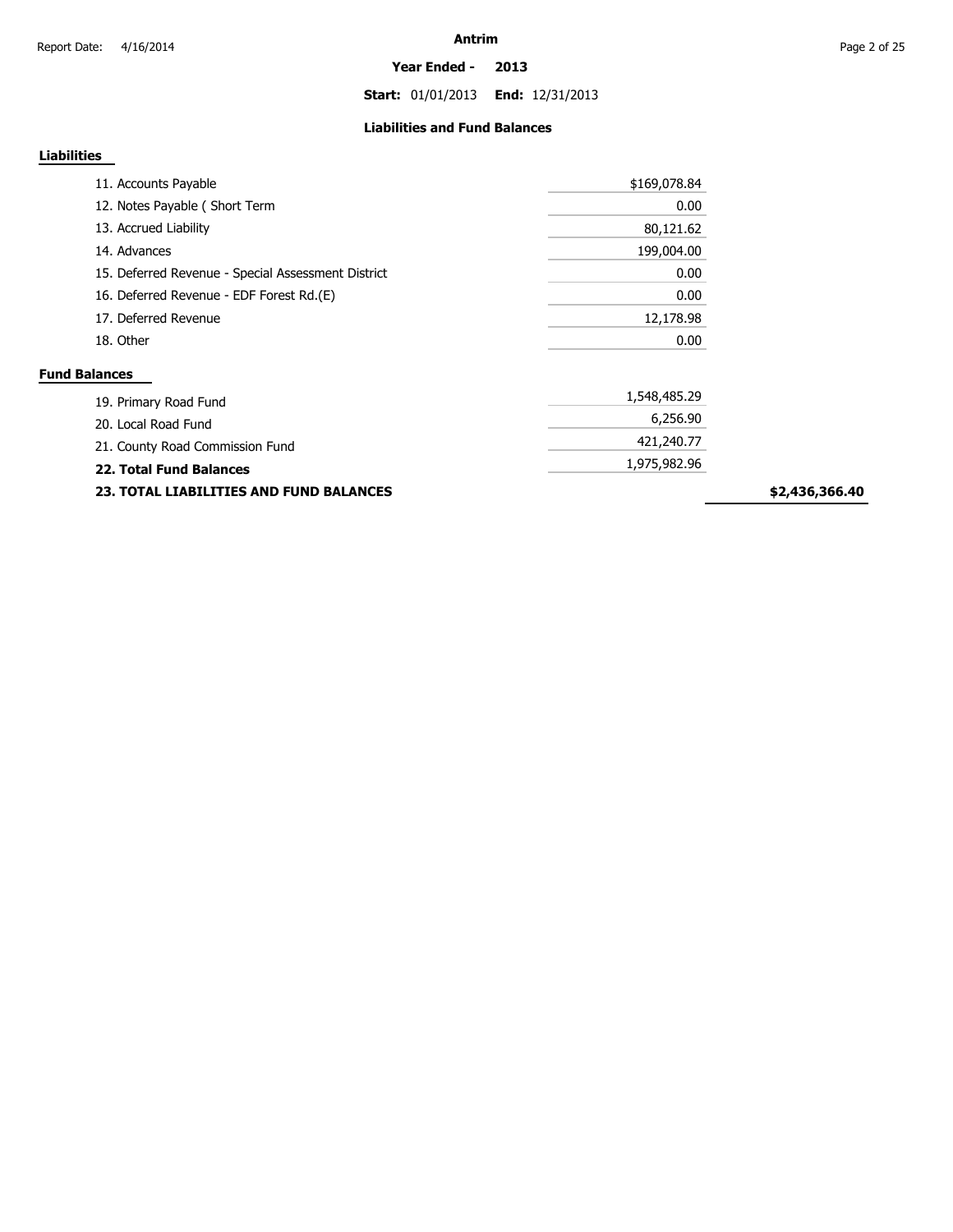#### **Year Ended - 2013**

**Start:** 01/01/2013 **End:** 12/31/2013

### **CAPITAL ASSETS ACCOUNT GROUP**

| Assets                                     | (A)                          | (B)           |                 |
|--------------------------------------------|------------------------------|---------------|-----------------|
| 24. Land                                   |                              | \$119,859.79  |                 |
| 25. Land Improvements                      | \$0.00                       |               |                 |
| 25 a.Less: Accumulated Depreciation        | 0.00                         | 0.00          |                 |
| 26. Depletable Assets                      | 70,886.00                    |               |                 |
| 26 a.Less: Accumulated Depreciation        | (70, 886.00)                 | 0.00          |                 |
| 27. Buildings                              | 2,479,270.85                 |               |                 |
| 27 a.Less: Accumulated Depreciation        | (1, 103, 876.44)             | 1,375,394.41  |                 |
| 28. Equipment - Road                       | 6,847,629.83                 |               |                 |
| 28 a.Less: Accumulated Depreciation        | (5,675,471.52)               | 1,172,158.31  |                 |
| 29. Equipment - Shop                       | 188,237.65                   |               |                 |
| 29 a.Less: Accumulated Depreciation        | (149, 639.91)                | 38,597.74     |                 |
| 30. Equipment - Engineers                  | 50,521.17                    |               |                 |
| 30 a.Less: Accumulated Depreciation        | (47, 562.64)                 | 2,958.53      |                 |
| 31. Yard and Storage Equipment             | 943,748.54                   |               |                 |
| 31 a.Less: Accumulated Depreciation        | (924, 823.54)                | 18,925.00     |                 |
| 32. Office Equipment and Furniture         | 86,731.50                    |               |                 |
| 32 a.Less: Accumulated Depreciation        | (80, 405.99)                 | 6,325.51      |                 |
| 33. Infrastructure                         | 42,373,160.00                |               |                 |
| 33 a.Less: Accumulated Depreciation        | (17, 208, 171.00)            | 25,164,989.00 |                 |
| 34. Vehicles                               | 0.00                         |               |                 |
| 34 a.Less: Accumulated Depreciation        | 0.00                         | 0.00          |                 |
| 35. Construction Work in Progress          |                              | 0.00          |                 |
|                                            | 36. Total Assets             |               | \$27,899,208.29 |
| <b>Equities</b>                            |                              |               |                 |
| 37. Plant and Equipment Equity             |                              |               |                 |
|                                            | 37 a.Primary                 | 0.00          |                 |
|                                            | 37 b.Local                   | 0.00          |                 |
|                                            | 37 c.Co. Road Comm.          | 2,734,219.29  |                 |
|                                            | 37 d.Infrastructure          | 25,164,989.00 |                 |
|                                            | <b>38. Total Equities</b>    |               | \$27,899,208.29 |
| <b>Long Term Debt</b>                      |                              |               |                 |
| 39. Bonds Payable (Act 51)                 |                              | 0.00          |                 |
| 40. Notes Payable (Act 143)                |                              | 0.00          |                 |
| 41. Vested Vacation and Sick Leave Payable |                              | 136,876.56    |                 |
| 42. Installment/Lease Purchase Payable     |                              | 0.00          |                 |
| 43. Other                                  |                              | 0.00          |                 |
|                                            | <b>44. Total Liabilities</b> |               | \$136,876.56    |
| <b>Fiduciary Fund</b>                      |                              |               |                 |
| 45. Deferred Compensation (Pension) Plan   |                              |               | \$0.00          |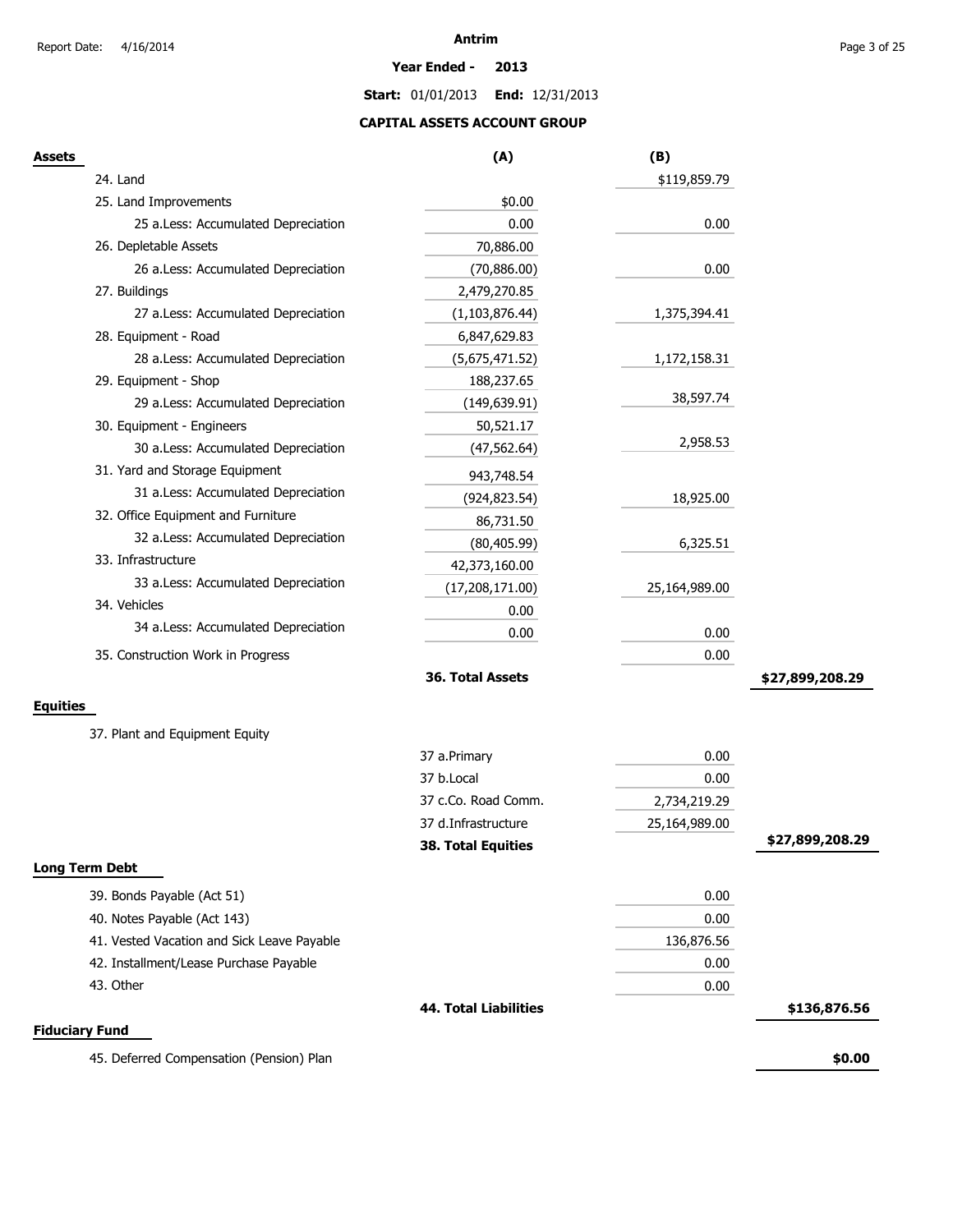**Year Ended - 2013**

**Start:** 01/01/2013 **End:** 12/31/2013

### **STATEMENT OF REVENUES**

|                                                                                                                                                         | <b>Primary Road</b><br><b>Fund</b><br>(P)                      | <b>Local Road</b><br><b>Fund</b><br>(L)                        | Co. Road<br><b>Comm. Fund</b><br>(C) | <b>Total</b><br>(T)                                             |
|---------------------------------------------------------------------------------------------------------------------------------------------------------|----------------------------------------------------------------|----------------------------------------------------------------|--------------------------------------|-----------------------------------------------------------------|
| <b>Taxes</b>                                                                                                                                            |                                                                |                                                                |                                      |                                                                 |
| 46. County Wide Millage                                                                                                                                 | \$0.00                                                         | \$0.00                                                         | \$0.00                               | \$0.00                                                          |
| 47. Other                                                                                                                                               | 0.00                                                           | 0.00                                                           | 0.00                                 | 0.00                                                            |
| 48. Total Taxes                                                                                                                                         | 0.00                                                           | 0.00                                                           | 0.00                                 | 0.00                                                            |
| <b>Licenses and Permits</b>                                                                                                                             |                                                                |                                                                |                                      |                                                                 |
| 49. Specify                                                                                                                                             | 0.00                                                           | 0.00                                                           | 37,644.70                            | 37,644.70                                                       |
| <b>Federal Sources</b>                                                                                                                                  |                                                                |                                                                |                                      |                                                                 |
| 50. Surface Tran. Program (STP)                                                                                                                         | 0.00                                                           | 0.00                                                           | 0.00                                 | 0.00                                                            |
| 51. C Funds - Federal                                                                                                                                   | 0.00                                                           | 0.00                                                           | 0.00                                 | 0.00                                                            |
| 52. D Funds - Federal                                                                                                                                   | 0.00                                                           | 0.00                                                           | 0.00                                 | 0.00                                                            |
| 53. Bridge                                                                                                                                              | 0.00                                                           | 0.00                                                           | 0.00                                 | 0.00                                                            |
| 54. High Priority                                                                                                                                       | 0.00                                                           | 0.00                                                           | 0.00                                 | 0.00                                                            |
| 55. Other                                                                                                                                               | 0.00                                                           | 0.00                                                           | 0.00                                 | 0.00                                                            |
| 56. Total Federal Sources                                                                                                                               | 0.00                                                           | 0.00                                                           | 0.00                                 | 0.00                                                            |
|                                                                                                                                                         |                                                                |                                                                |                                      |                                                                 |
| <b>STATE SOURCES</b><br><b>Michigan Transportation Fund</b><br>57. Engineering<br>58. Snow Removal<br>59. Urban Road<br>60. Allocation<br>61. Total MTF | 5,906.23<br>149,026.18<br>0.00<br>1,806,857.36<br>1,961,789.77 | 4,093.77<br>152,036.82<br>0.00<br>1,252,382.24<br>1,408,512.83 |                                      | 10,000.00<br>301,063.00<br>0.00<br>3,059,239.60<br>3,370,302.60 |
| <b>Other</b>                                                                                                                                            |                                                                |                                                                |                                      |                                                                 |
| 62. Local Bridge                                                                                                                                        | 0.00                                                           | 0.00                                                           |                                      | 0.00                                                            |
| 63. Other                                                                                                                                               | 0.00                                                           | 0.00                                                           | 0.00                                 | 0.00                                                            |
| 64. Total Other                                                                                                                                         | 0.00                                                           | 0.00                                                           | 0.00                                 | 0.00                                                            |
| <b>Economic Development Fund</b>                                                                                                                        |                                                                |                                                                |                                      |                                                                 |
| 65. Target Industries (A)                                                                                                                               | 0.00                                                           | 0.00                                                           |                                      | 0.00                                                            |
| 66. Urban congestion (C)                                                                                                                                | 0.00                                                           | 0.00                                                           |                                      | $0.00\,$                                                        |
| 67. Rural Primary (D)                                                                                                                                   | 0.00                                                           | 0.00                                                           |                                      | 0.00                                                            |
| 68. Forest Road (E)                                                                                                                                     | 0.00                                                           | 51,104.51                                                      |                                      | 51,104.51                                                       |
| 69. Urban Area (F)                                                                                                                                      | 0.00                                                           | 0.00                                                           |                                      | 0.00                                                            |
| 70. Other                                                                                                                                               | 0.00                                                           | 0.00                                                           |                                      | 0.00                                                            |
| 71. Total EDF                                                                                                                                           | 0.00                                                           | 51,104.51                                                      |                                      | 51,104.51                                                       |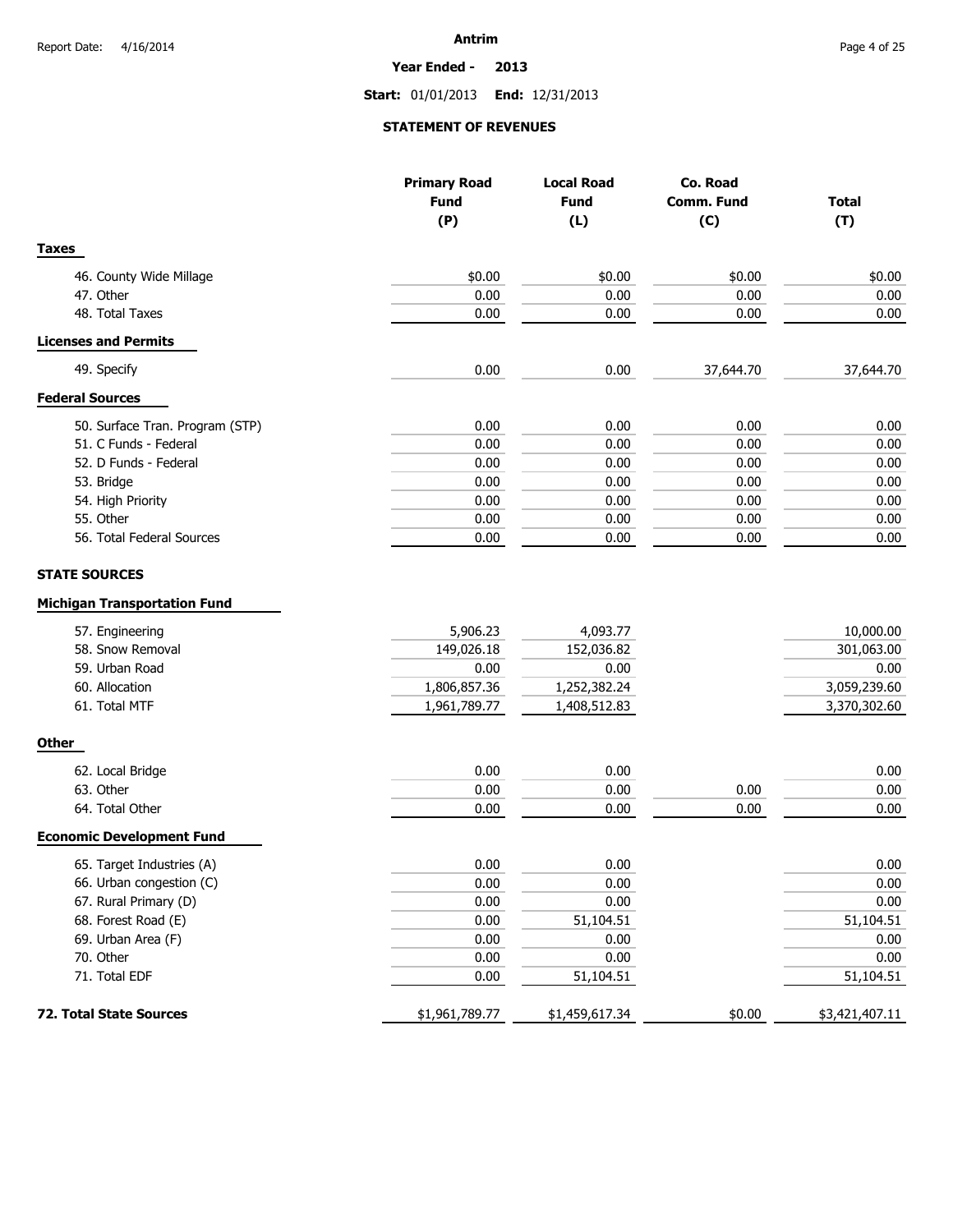**Year Ended - 2013**

**Start:** 01/01/2013 **End:** 12/31/2013

### **STATEMENT OF REVENUES**

|                                        | <b>Primary Road</b><br><b>Fund</b><br>(P) | <b>Local Road</b><br><b>Fund</b><br>(L) | Co. Road<br><b>Comm. Fund</b><br>(C) | <b>Total</b><br>(T) |
|----------------------------------------|-------------------------------------------|-----------------------------------------|--------------------------------------|---------------------|
| <b>Contributions From Local Units</b>  |                                           |                                         |                                      |                     |
| 73. City and Village                   | \$0.00                                    | \$0.00                                  | \$0.00                               | \$0.00              |
| 74. Township Contr.                    | 341,038.00                                | 943,411.37                              | 0.00                                 | 1,284,449.37        |
| 75. Other                              | 0.00                                      | 0.00                                    | 21,673.51                            | 21,673.51           |
| 76. Total Contributions                | 341,038.00                                | 943,411.37                              | 21,673.51                            | 1,306,122.88        |
| <b>Charges for Service</b>             |                                           |                                         |                                      |                     |
| 77. Trunkline Maintenance              | 0.00                                      |                                         | 877,893.85                           | 877,893.85          |
| 78. Trunkline Non-maintenance          | 0.00                                      |                                         | 6,685.02                             | 6,685.02            |
| 79. Salvage Sales                      | 0.00                                      | 0.00                                    | 6,720.03                             | 6,720.03            |
| 80. Other                              | 0.00                                      | 0.00                                    | 373.00                               | 373.00              |
| 81. Total Charges                      | 0.00                                      | 0.00                                    | 891,671.90                           | 891,671.90          |
| <b>Interest and Rents</b>              |                                           |                                         |                                      |                     |
| 82. Interest Earned                    | 623.76                                    | 4.42                                    | 108.26                               | 736.44              |
| 83. Property Rentals                   | 0.00                                      | 0.00                                    | 0.00                                 | 0.00                |
| 84. Total Interest/Rents               | 623.76                                    | 4.42                                    | 108.26                               | 736.44              |
| <b>Other</b>                           |                                           |                                         |                                      |                     |
| 85. Special Assessments                | 0.00                                      | 0.00                                    | 0.00                                 | 0.00                |
| 86. Land and Bldg. Sales               | 0.00                                      | 0.00                                    | 0.00                                 | 0.00                |
| 87. Sundry Refunds                     | 0.00                                      | 0.00                                    | 0.00                                 | 0.00                |
| 88. Gain (Loss) Equip. Disp.           | 0.00                                      | 0.00                                    | 4,000.23                             | 4,000.23            |
| 89. Contributions from Private Sources | 0.00                                      | 0.00                                    | 0.00                                 | 0.00                |
| 90. Other                              | 0.00                                      | 0.00                                    | 0.00                                 | 0.00                |
| 91. Total Other                        | 0.00                                      | 0.00                                    | 4,000.23                             | 4,000.23            |
| <b>Other Financing Sources</b>         |                                           |                                         |                                      |                     |
| 92. County Appropriation               | 0.00                                      | 0.00                                    | 0.00                                 | 0.00                |
| 93. Bond Proceeds                      | 0.00                                      | 0.00                                    | 0.00                                 | 0.00                |
| 94. Note Proceeds                      | 0.00                                      | 0.00                                    | 0.00                                 | $0.00\,$            |
| 95. Inst. Purch./Leases                | 0.00                                      | 0.00                                    | 0.00                                 | 0.00                |
| 96. Total Other Fin. Sources           | 0.00                                      | 0.00                                    | 0.00                                 | 0.00                |
| <b>97. TOTAL REVENUE AND OTHER</b>     | \$2,303,451.53                            | \$2,403,033.13                          | \$955,098.60                         | \$5,661,583.26      |
| <b>FINANCING SOURCES</b>               |                                           |                                         |                                      |                     |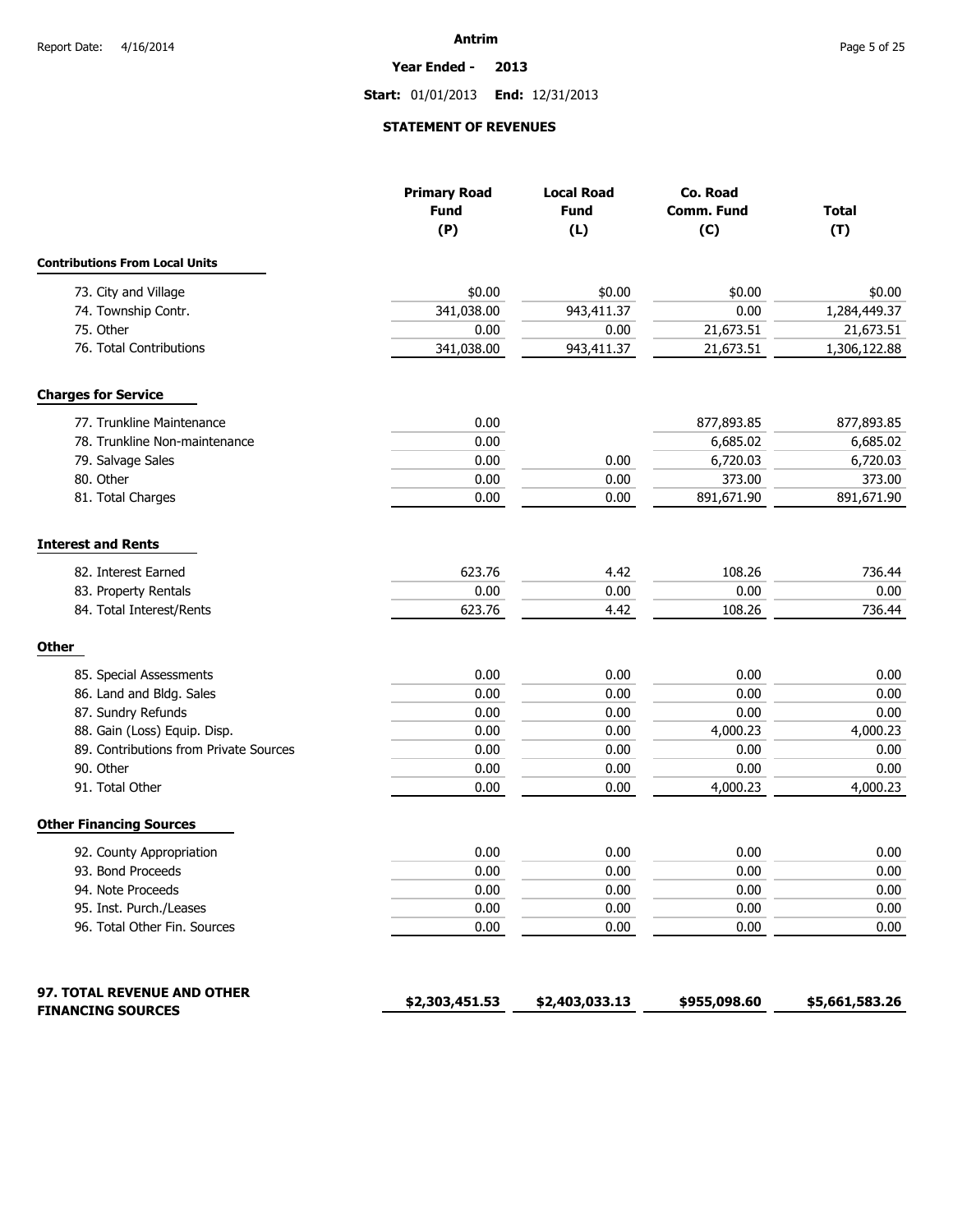**Year Ended - 2013**

**Start:** 01/01/2013 **End:** 12/31/2013

## **STATEMENT OF EXPENDITURES**

|                                                            | <b>Primary Road</b><br><b>Fund</b><br>(P) | <b>Local Road</b><br><b>Fund</b><br>(L) | Co. Road<br>Comm. Fund<br>(C) | <b>Total</b><br>(T) |
|------------------------------------------------------------|-------------------------------------------|-----------------------------------------|-------------------------------|---------------------|
| <b>Construction/Capacity Improvement</b>                   |                                           |                                         |                               |                     |
| 98. Roads                                                  | \$0.00                                    | \$0.00                                  |                               | \$0.00              |
| 99. Structures                                             | 0.00                                      | 0.00                                    |                               | 0.00                |
| 100. Roadside Parks                                        | 0.00                                      | 0.00                                    |                               | 0.00                |
| 101. Special Assessments                                   | 0.00                                      | 0.00                                    |                               | 0.00                |
| 102. Other                                                 | 0.00                                      | 0.00                                    |                               | 0.00                |
| 103. Total Construction/Cap. Imp.                          | 0.00                                      | 0.00                                    |                               | 0.00                |
| <b>Preservation - Structural Improvements</b>              |                                           |                                         |                               |                     |
| 104. Roads                                                 | 394,848.17                                | 631,978.67                              |                               | 1,026,826.84        |
| 105. Structures                                            | 0.00                                      | 0.00                                    |                               | 0.00                |
| 106. Safety Projects                                       | 0.00                                      | 0.00                                    |                               | 0.00                |
| 107. Roadside Parks                                        | 0.00                                      | 0.00                                    |                               | 0.00                |
| 108. Special Assessments                                   | 0.00                                      | 0.00                                    |                               | 0.00                |
| 109. Other                                                 | 19,016.65                                 | 0.00                                    |                               | 19,016.65           |
| 110. Total Preservation - Struct. Imp.                     | 413,864.82                                | 631,978.67                              |                               | 1,045,843.49        |
| <b>Maintenence</b>                                         |                                           |                                         |                               |                     |
| 111. Roads                                                 | 570,128.71                                | 1,447,390.78                            |                               | 2,017,519.49        |
| 112. Structures                                            | 2,683.59                                  | 0.00                                    |                               | 2,683.59            |
| 113. Roadside Parks                                        | 0.00                                      | 0.00                                    |                               | 0.00                |
| 114. Winter Maintenance                                    | 737,305.61                                | 751,724.86                              |                               | 1,489,030.47        |
| 115. Traffic Control                                       | 24,793.00                                 | 34,151.06                               |                               | 58,944.06           |
| 116. Total Maintenance                                     | 1,334,910.91                              | 2,233,266.70                            |                               | 3,568,177.61        |
| 117. Total Construction., Preservation And<br>Maintenance. | 1,748,775.73                              | 2,865,245.37                            |                               | 4,614,021.10        |
| Other                                                      |                                           |                                         |                               |                     |

| 118. Trunkline Maintenance     | 0.00           |                | 728,297.51   | 728,297.51     |
|--------------------------------|----------------|----------------|--------------|----------------|
| 119. Trunkline Non-maintenance | 0.00           |                | 6,685.02     | 6,685.02       |
| 120. Administrative Expense    | 145,884.30     | 239,021.12     |              | 384,905.42     |
| 121. Equipment - Net           | (2, 133.84)    | (4,160.30)     | (1, 547.28)  | (7,841.42)     |
| 122. Capital Outlay - Net      | 0.00           | 0.00           | 117,682.17   | 117,682.17     |
| 123. Debt Principal Payment    | 0.00           | 0.00           | 0.00         | 0.00           |
| 124. Interest Expense          | 0.00           | 0.00           | 0.00         | 0.00           |
| 125. Drain Assessment          | 0.00           | 0.00           | 0.00         | 0.00           |
| 126. Other                     | 0.00           | 0.00           | 0.00         | 0.00           |
| 127. Total Other               | 143,750.46     | 234,860.82     | 851,117.42   | 1,229,728.70   |
| 128. Total Expenditures        | \$1,892,526.19 | \$3,100,106.19 | \$851,117.42 | \$5,843,749.80 |
|                                |                |                |              |                |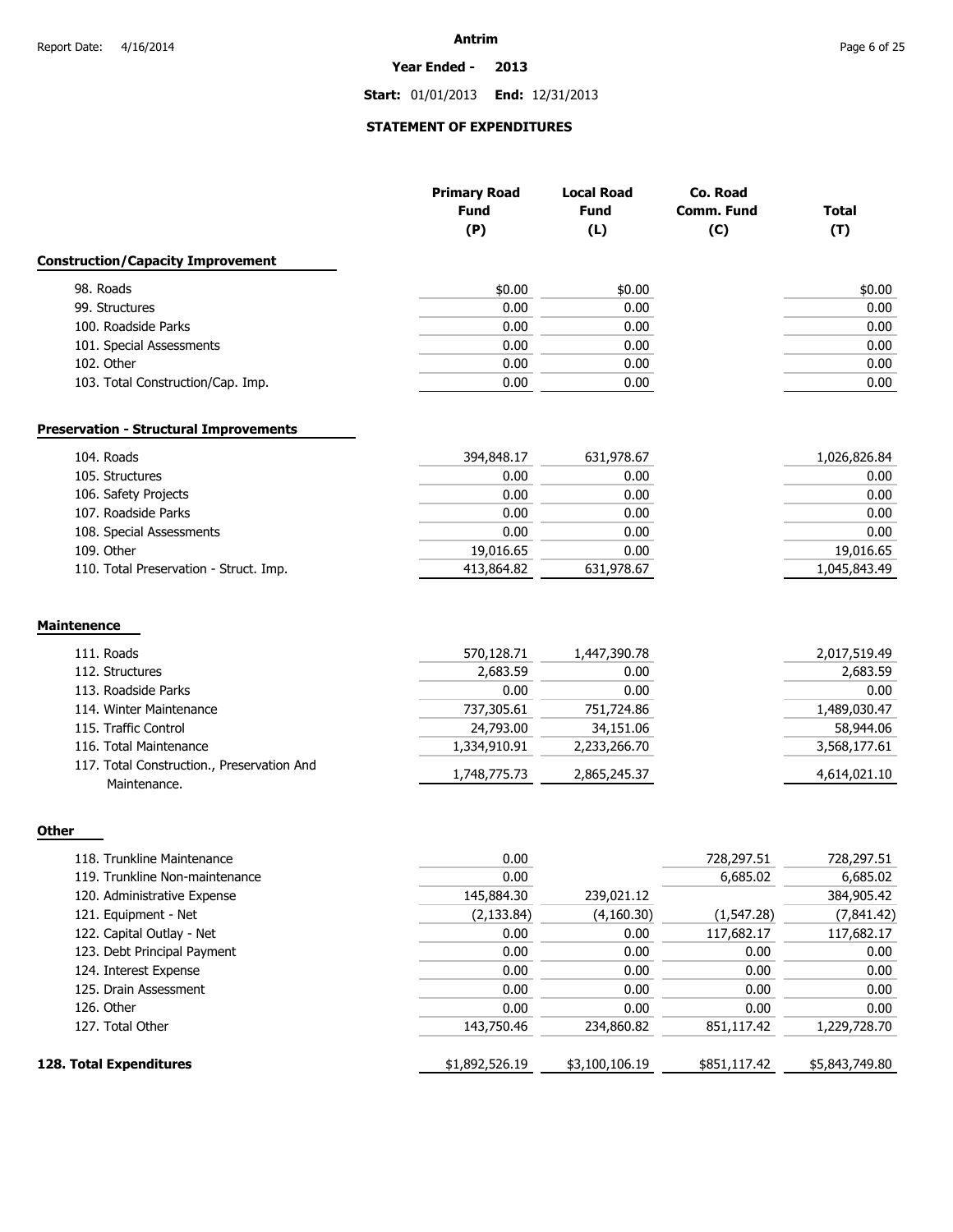**Year Ended - 2013**

**Start:** 01/01/2013 **End:** 12/31/2013

### **STATEMENT OF CHANGES IN FUND BALANCES**

|                                                                                           | <b>Primary Road</b><br><b>Fund</b><br>(P) | <b>Local Road</b><br><b>Fund</b><br>(L) | Co. Road<br><b>Comm. Fund</b><br>(C) | <b>Total</b><br>(T) |
|-------------------------------------------------------------------------------------------|-------------------------------------------|-----------------------------------------|--------------------------------------|---------------------|
| 129. Total Revenues And Other                                                             |                                           |                                         |                                      |                     |
| <b>Financing Sources</b>                                                                  | \$2,303,451.53                            | \$2,403,033.13                          | \$955,098.60                         | \$5,661,583.26      |
| 130. Total Expenditures                                                                   | 1,892,526.19                              | 3,100,106.19                            | 851,117.42                           | 5,843,749.80        |
| 131. Excess of Revenues Over<br>(Under) Expenditures                                      | 410,925.34                                | (697,073.06)                            | 103,981.18                           | (182, 166.54)       |
| 132. Optional Transfers<br>132 a. Primary to Local (50%)<br>132 b. Local to Primary (15%) | (690,000.00)<br>0.00                      | 690,000.00<br>0.00                      |                                      | 0.00<br>0.00        |
| 133. Emergency Transfers<br>(Local to Primary)                                            | 0.00                                      | 0.00                                    |                                      | 0.00                |
| 134. Total Optional Transfers                                                             | (690,000.00)                              | 690,000.00                              |                                      | 0.00                |
| 135. Excess of Revenues and<br>Other Sources Over (Under)<br>Expenditures and Other Uses  | (279, 074.66)                             | (7,073.06)                              | 103,981.18                           | (182, 166.54)       |
| 136. Beginning Fund                                                                       | 1,827,559.95                              | 13,329.96                               | 317,259.59                           | 2,158,149.50        |
| 137. Adjustment                                                                           | 0.00                                      | 0.00                                    | 0.00                                 | 0.00                |
| 138. Beginning Fund<br><b>Balance Restated</b>                                            | 1,827,559.95                              | 13,329.96                               | 317,259.59                           | 2,158,149.50        |
| 139. Interfund Transfer(County<br>to Primary and/or Local)                                | 0.00                                      | 0.00                                    | 0.00                                 | 0.00                |
| 140. Ending Fund Balance                                                                  | \$1,548,485.29                            | \$6,256.90                              | \$421,240.77                         | \$1,975,982.96      |
|                                                                                           |                                           |                                         |                                      |                     |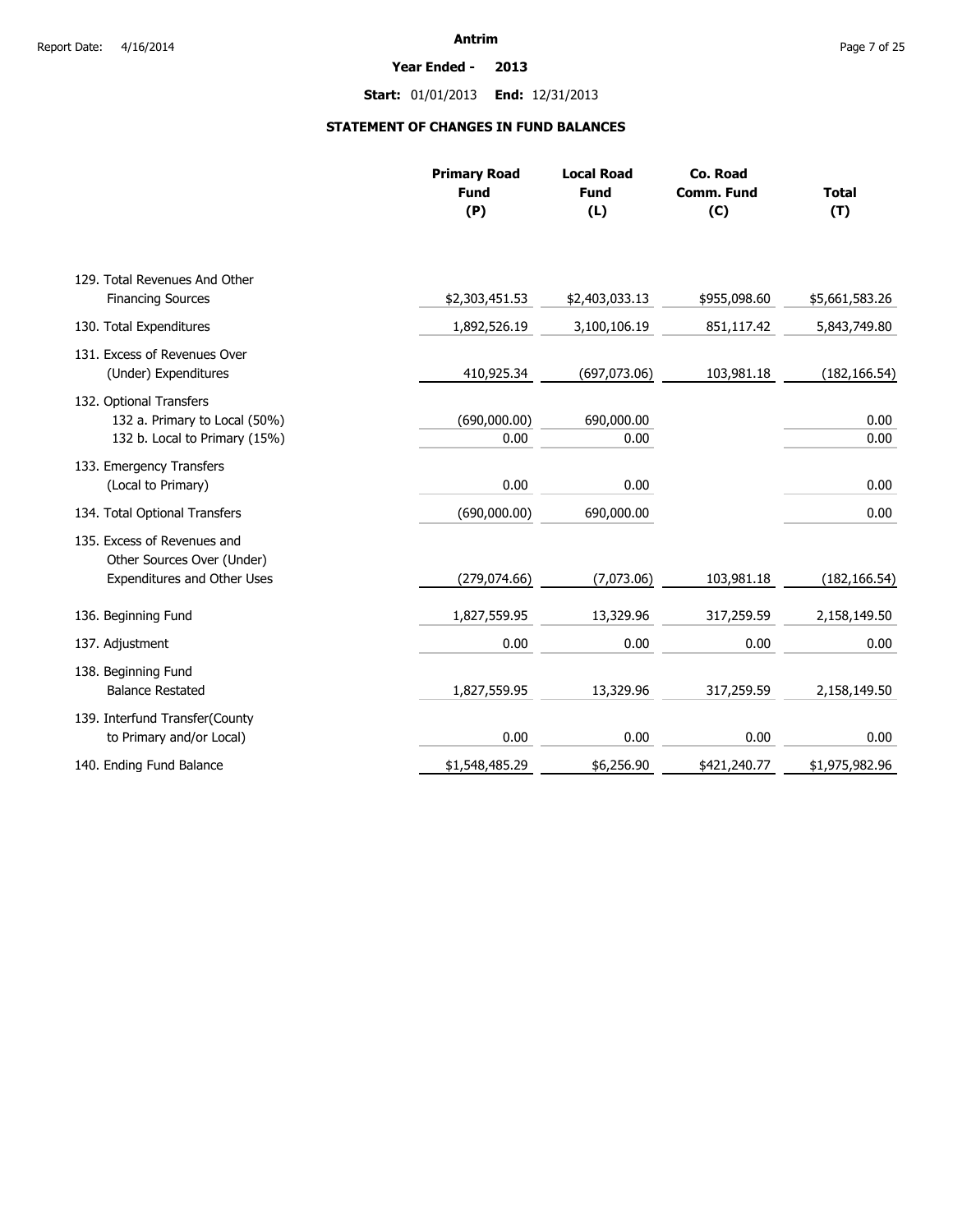**Year Ended - 2013**

**Start:** 01/01/2013 **End:** 12/31/2013

### **EQUIPMENT EXPENSE**

### Direct Equipment Expense

| 141. Labor and Fringe Benefits  |                   | \$200,445.59 |            |
|---------------------------------|-------------------|--------------|------------|
| 142. Depreciation               |                   | 344,689.15   |            |
| 143. Other                      |                   | 332,017.01   |            |
|                                 | 144. Total Direct |              | 877,151.75 |
| 145. Indirect Equipment Expense |                   |              | 482,447.33 |
| Operating Equipment Expense     |                   |              |            |
| 146. Labor and Fringe Benefits  |                   | 0.00         |            |
| 147. Operating Expenses         |                   | 464,976.58   |            |
|                                 |                   |              |            |

**148. Total Operating**

\$464,976.58

**149. TOTAL EQUIPMENT EXPENSE**

\$1,824,575.66

### **Equipment Rental Credits:**

|                                            | <b>Primary</b> | Local      | County     | <b>Total</b> |
|--------------------------------------------|----------------|------------|------------|--------------|
| 150. Construction/Capacity Improvement     | 0.00           | 0.00       |            | 0.00         |
| 151. Preservation - Structural Improvement | 18,420.39      | 76,436.63  |            | 94,857.02    |
| 152. Maintenance                           | 480,223.93     | 895,760.87 |            | 1,375,984.80 |
| 153. Inventory Operations                  | 0.00           | 0.00       | 48,557.03  | 48,557.03    |
| <b>154. MDOT</b>                           | 0.00           |            | 271,803.12 | 271,803.12   |
| 155. Other Reimbursable Charges            | 0.00           | 0.00       | 2,423.32   | 2,423.32     |
| 156. All Other Charges                     | 0.00           | 0.00       | 38,791.79  | 38,791.79    |
| 157. Total Equipment Rental Credits        | 498,644.32     | 972,197.50 | 361,575.26 | 1,832,417.08 |
|                                            | (A)            | (B)        | (C)        | (D)          |
| 158. (Gain) or Loss on Usage of Equipment  |                |            |            | (7,841.42)   |

### **PRORATION OF EQUIPMENT USAGE GAIN OR LOSS**

### (Net Equipment Expense)

| 159. Equipment Rental Credits         | \$498,644.32 | \$972,197.50 | \$361,575.26 | \$1,832,417.08 |
|---------------------------------------|--------------|--------------|--------------|----------------|
|                                       | (A)          | (B)          | (C)          | (D)            |
| 160. Percent of Total                 | 27.21 %      | 53.06 %      | 19.73 %      | 100.00 %       |
| 161. Prorated Total Equipment Expense | 496,510.48   | 968,037,20   | 360.027.98   | 1,824,575.66   |
| 162. Prorated Gain/Loss On Usage      | (2,133.84)   | (4,160.30)   | (1,547.28)   | (7,841.42)     |
| (Net Equipment Expense)               |              |              |              |                |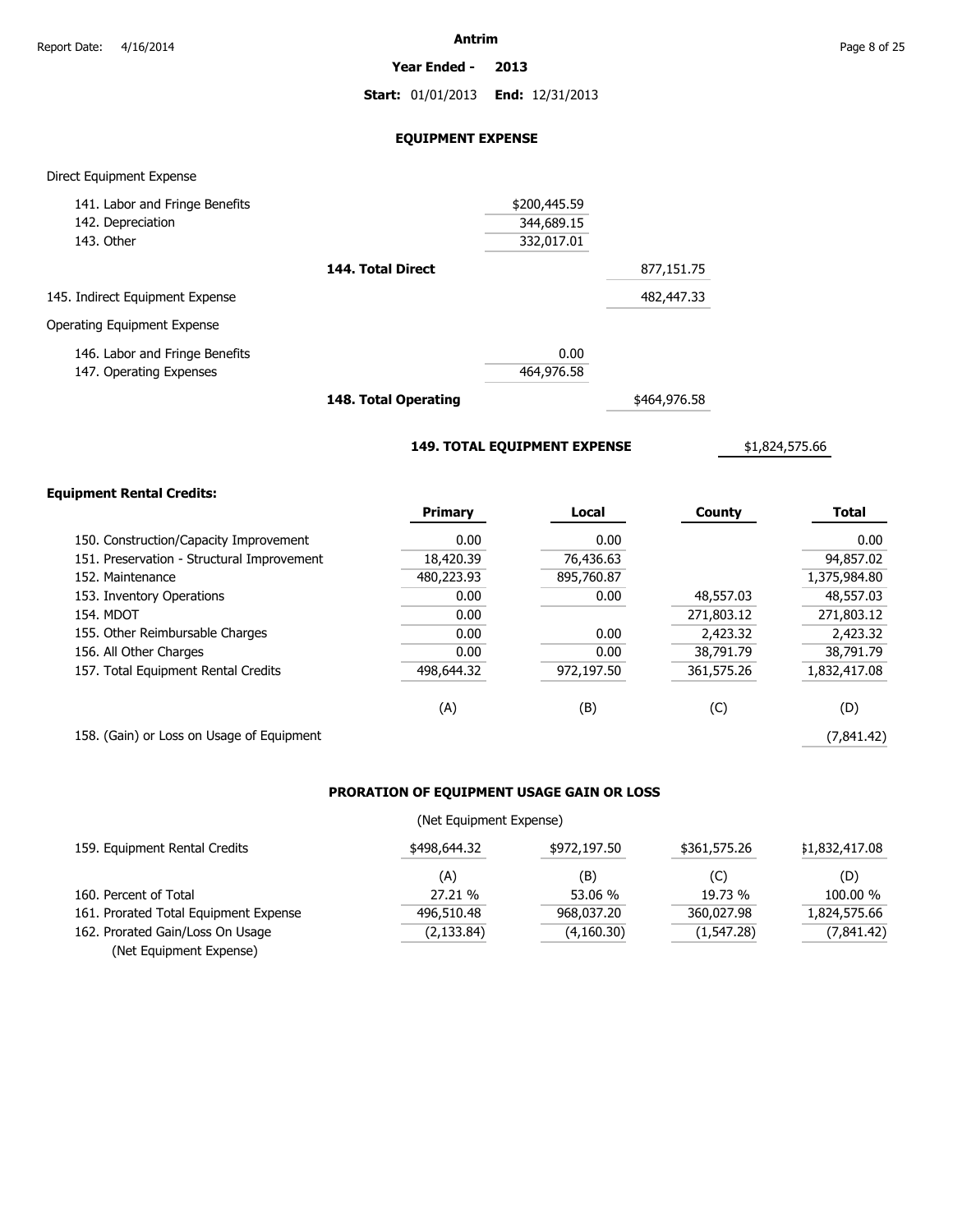# **Start:** 01/01/2013 **End:** 12/31/2013

**Year Ended - 2013**

### **DISTRIBUTIVE EXPENSE - FRINGE BENEFITS**

|                                         | <b>Total Labor</b> |                           | <b>Distributive</b> |
|-----------------------------------------|--------------------|---------------------------|---------------------|
|                                         | <b>Charge</b>      |                           | Calc.               |
| 163. Primary Construction/Cap. Imp.     | \$0.00             |                           | \$0.00              |
| 164. Primary Preservation - Struct Imp. | 12,258.94          |                           | 13,888.99           |
| 165. Primary Maintenance                | 223,134.84         |                           | 252,804.85          |
| 166. Local Construction/Cap. Imp.       | 0.00               |                           | 0.00                |
| 167. Local Preservation - Struct. Imp.  | 29,836.16          |                           | 33,803.46           |
| 168. Local Maintenance                  | 324,120.11         |                           | 367,218.03          |
| 169. Inventory                          | 12,670.65          |                           | 0.00                |
| 170. Equipment Expense - Direct         | 93,974.97          |                           | 106,470.72          |
| 171. Equipment Expense - Indirect       | 74,358.55          |                           | 84,245.93           |
| 172. Equipment Expense - Operating      | 0.00               |                           | 0.00                |
| 173. Administration                     | 181,365.62         |                           | 176,865.59          |
| 174. State Trunkline Maintenance        | 161,736.07         |                           |                     |
| 175. Sundry Account Rec.                | 1,076.55           |                           |                     |
| 176. Capital Outlay                     | 84.00              |                           | 0.00                |
| 177. Other                              | 385,088.05         |                           | 81,492.52           |
| 178. Total Payroll                      | \$1,499,704.51     |                           |                     |
| 179. Less Applicable Payroll            | 0.00               |                           |                     |
| 180. Total Applicable Labor Cost        | \$1,499,704.51     | <b>Total Distributive</b> | \$1,116,790.09      |

|                                 | 709-714<br><b>Vacation</b><br><b>Holiday</b><br><b>Sick Leave</b><br>Longevity | 719<br><b>Workers</b><br>Comp.<br><b>Insurance</b> | $715 - 718$<br>Soc. Sec.<br><b>Retirement</b> | 716<br>Health<br><b>Insurance</b> | 717<br>Life and<br><b>Disability</b><br><b>Insurance</b> | 720 - 725<br><b>Other</b> | <b>Distributive</b><br><b>Total Calc.</b> |
|---------------------------------|--------------------------------------------------------------------------------|----------------------------------------------------|-----------------------------------------------|-----------------------------------|----------------------------------------------------------|---------------------------|-------------------------------------------|
| 181. Total Fringe Benefits      | \$149,461.03                                                                   | \$5,085.25                                         | \$643,531.46                                  | \$472,231.63                      | \$16,296.96                                              | \$0.00                    | \$1,286,606.33                            |
| 182. Less: Benefits Recovered   | (18, 560.92)                                                                   | (730.21)                                           | (80, 475.92)                                  | (68, 011.40)                      | (2,037.79)                                               | 0.00                      | (169, 816.24)                             |
| 183. Less: Refunds              | 0.00                                                                           | 0.00                                               | 0.00                                          | 0.00                              | 0.00                                                     | 0.00                      | 0.00                                      |
| 184. Benefits to be Distributed | 130,900.11                                                                     | 4,355.04                                           | 563,055.54                                    | 404,220.23                        | 14,259.17                                                | 0.00                      | 1,116,790.09                              |
| 185. Applicable Labor Cost      | 1,499,704.51                                                                   | l,499,704.51                                       | 1,499,704.51                                  | 1,499,704.51                      | 1,499,704.51                                             | 1,499,704.51              |                                           |
| 186. Factor                     | 0.087284                                                                       | 0.002904                                           | 0.375444                                      | 0.269533                          | 0.009508                                                 | 0.000000                  | 0.744673                                  |
|                                 |                                                                                |                                                    |                                               |                                   |                                                          |                           |                                           |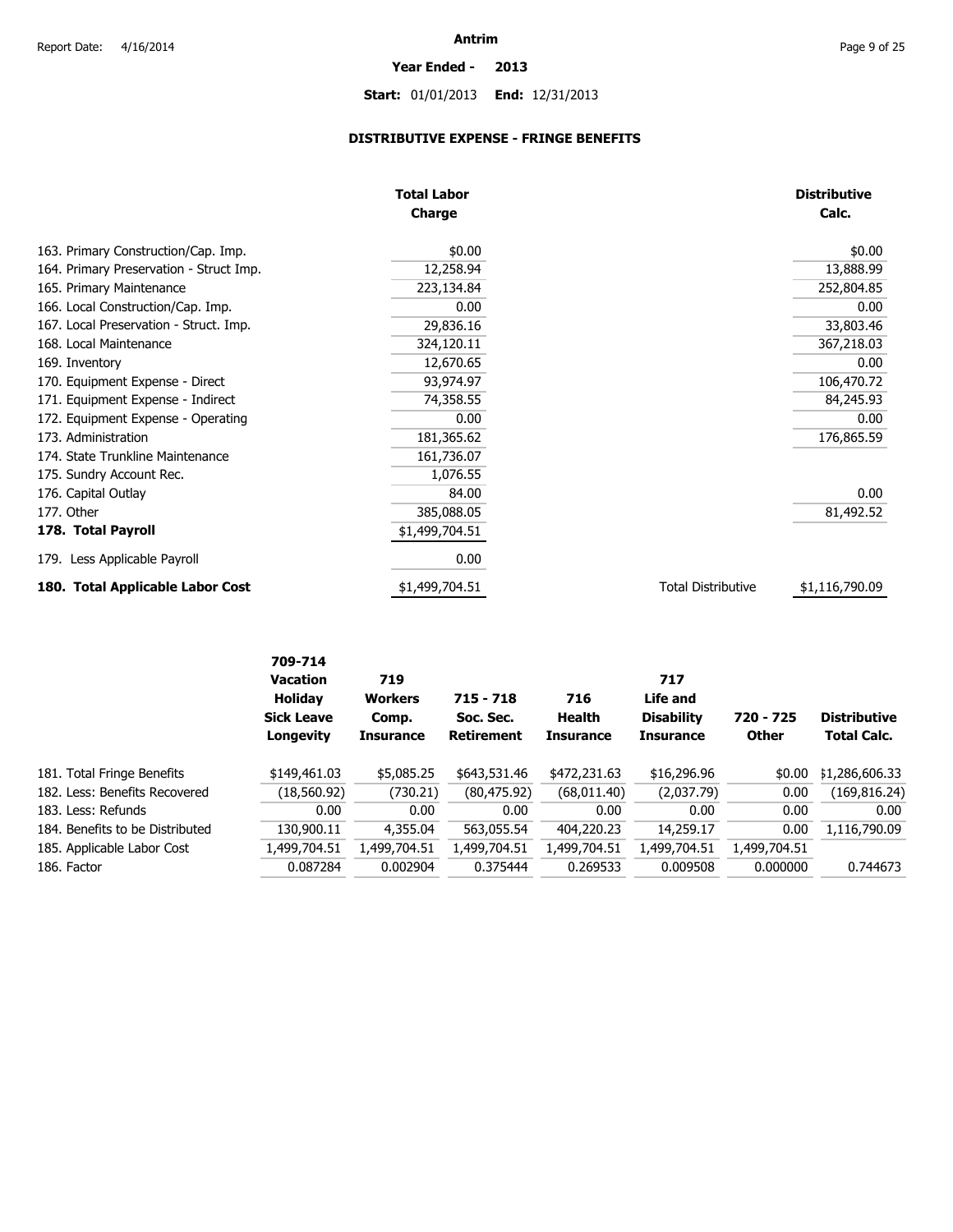### **Start:** 01/01/2013 **End:** 12/31/2013

**Year Ended - 2013**

### **DISTRIBUTIVE EXPENSE - OVERHEAD**

**Account No. 705 - 957** 

|                                         | Cost of<br><b>Operations</b> | <b>Distributed</b><br><b>Total</b> |
|-----------------------------------------|------------------------------|------------------------------------|
| 187. Primary Construction/Cap. Imp.     | \$0.00                       | \$0.00                             |
| 188. Primary Preservation - Struct Imp. | 398,692.38                   | 15,172.44                          |
| 189. Primary Maintenance                | 1,285,972.57                 | 48,938.34                          |
| 190. Local Construction/Cap. Imp.       | 0.00                         | 0.00                               |
| 191. Local Preservation - Struct. Imp.  | 608,810.11                   | 23,168.56                          |
| 192. Local Maintenance                  | 2,151,396.23                 | 81,870.47                          |
| 193. Other                              | 0.00                         | 0.00                               |
| 194. TOTAL                              | \$4,444,871.29               | \$169,149.81                       |

|                                | 790               | 791              |              | 716              |              |              |
|--------------------------------|-------------------|------------------|--------------|------------------|--------------|--------------|
|                                | <b>Small</b>      | <b>Inventory</b> | 882          | Health           |              |              |
|                                | <b>Road Tools</b> | Adjustment       | Liabilitv    | <b>Insurance</b> | Other        | <b>Total</b> |
| 195. Expenses Distributed      | 4,400.88          | 24,813.41        | (27, 173.00) | 162,106.88       | 5,001.64     | \$169,149.81 |
| 196. Applicable Operation Cost | 4,444,871.29      | 4,444,871.29     | 4,444,871.29 | 4,444,871.29     | 4,444,871.29 |              |
| 197. Factor                    | 0.000990          | 0.005582         | (0.006113)   | 0.036471         | 0.001125     | \$0.038055   |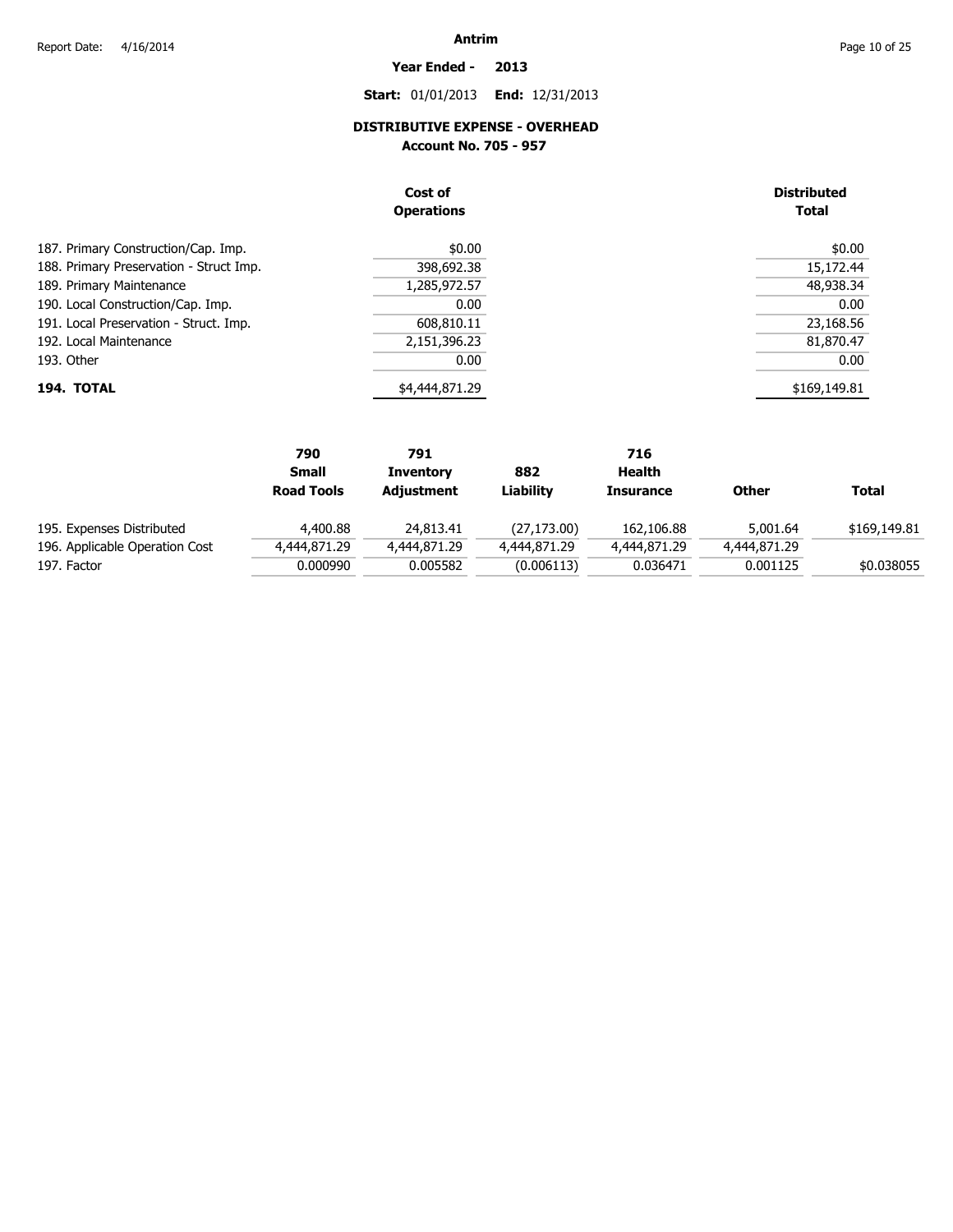#### **Year Ended - 2013**

### **Start:** 01/01/2013 **End:** 12/31/2013

### **ANALYSIS OF CONSTRUCTION AND MAINTENANCE**

Optional for noncontract counties

|                            | <b>Performed by County</b> |                |                | <b>Performed by Contractor</b> |                | <b>Totals</b>  |  |
|----------------------------|----------------------------|----------------|----------------|--------------------------------|----------------|----------------|--|
|                            | <b>Primary</b>             | Local          | <b>Primary</b> | Local                          | <b>Primary</b> | Local          |  |
| 198. Constr/Cap. Imp.      | \$0.00                     | \$0.00         | \$0.00         | \$0.00                         | \$0.00         | \$0.00         |  |
| 199. Preser - Struct. Imp. | 89,917.43                  | 213,019.79     | 323,947.39     | 418,958.88                     | 413,864.82     | 631,978.67     |  |
| 200. Special Assessment    | 0.00                       | 0.00           | 0.00           | 0.00                           | 0.00           | 0.00           |  |
| 201. Maintenance           | 1,334,910.91               | 2,233,266.70   | 0.00           | 0.00                           | 1,334,910.91   | 2,233,266.70   |  |
| 202. Total                 | \$1,424,828.34             | \$2,446,286.49 | \$323,947.39   | \$418,958.88                   | \$1,748,775.73 | \$2,865,245.37 |  |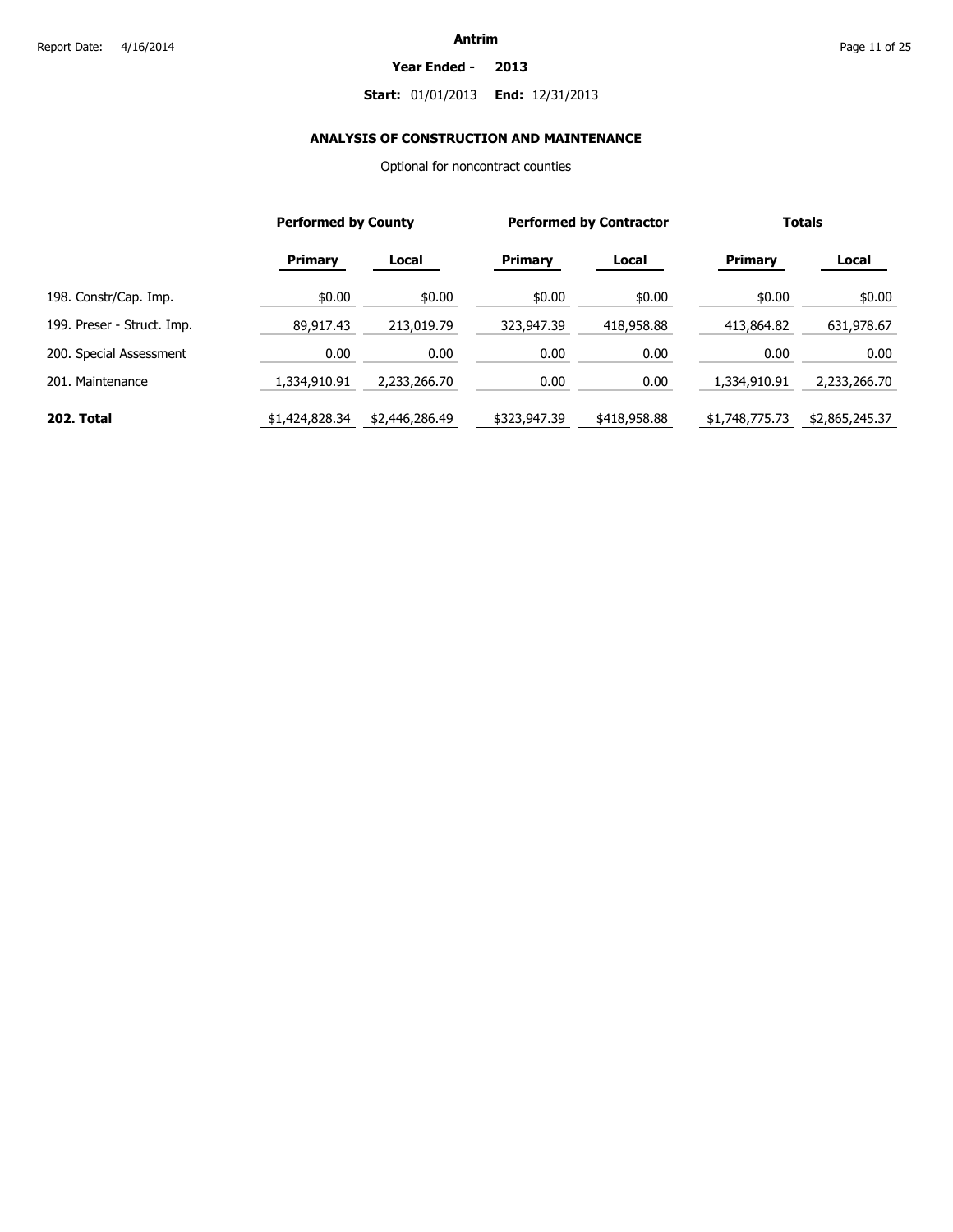#### **Year Ended - 2013**

**Start:** 01/01/2013 **End:** 12/31/2013

### **ANALYSIS OF ACCOUNTS RECEIVABLE**

Optional for noncontract counties

|                                    | <b>Trunkline</b>   | <b>MDOT</b>  |
|------------------------------------|--------------------|--------------|
|                                    | <b>Maintenance</b> | <b>Other</b> |
| 203. Labor                         | \$161,736.07       | \$0.00       |
| 204. Fringe Benefits               | 154,718.71         | 0.00         |
| 205. Equipment Rental              | 269,416.77         | 0.00         |
| 206. Materials                     | 59,421.51          | 0.00         |
| 207. Handling Charges              | 0.00               | 0.00         |
| 208. Overhead                      | 83,004.45          | 0.00         |
| 209. Other                         | 0.00               | 0.00         |
| 210. Total Charges for Current Yea | \$728,297.51       | \$0.00       |
| 211. Beginning Balance             | 68,075.25          | 0.00         |
| 212. Sub-Total                     | 796,372.76         | 0.00         |
| 213. Less Credits                  | (641,799.24)       | 0.00         |
| 214. Ending Balance                | \$154,573.52       | \$0.00       |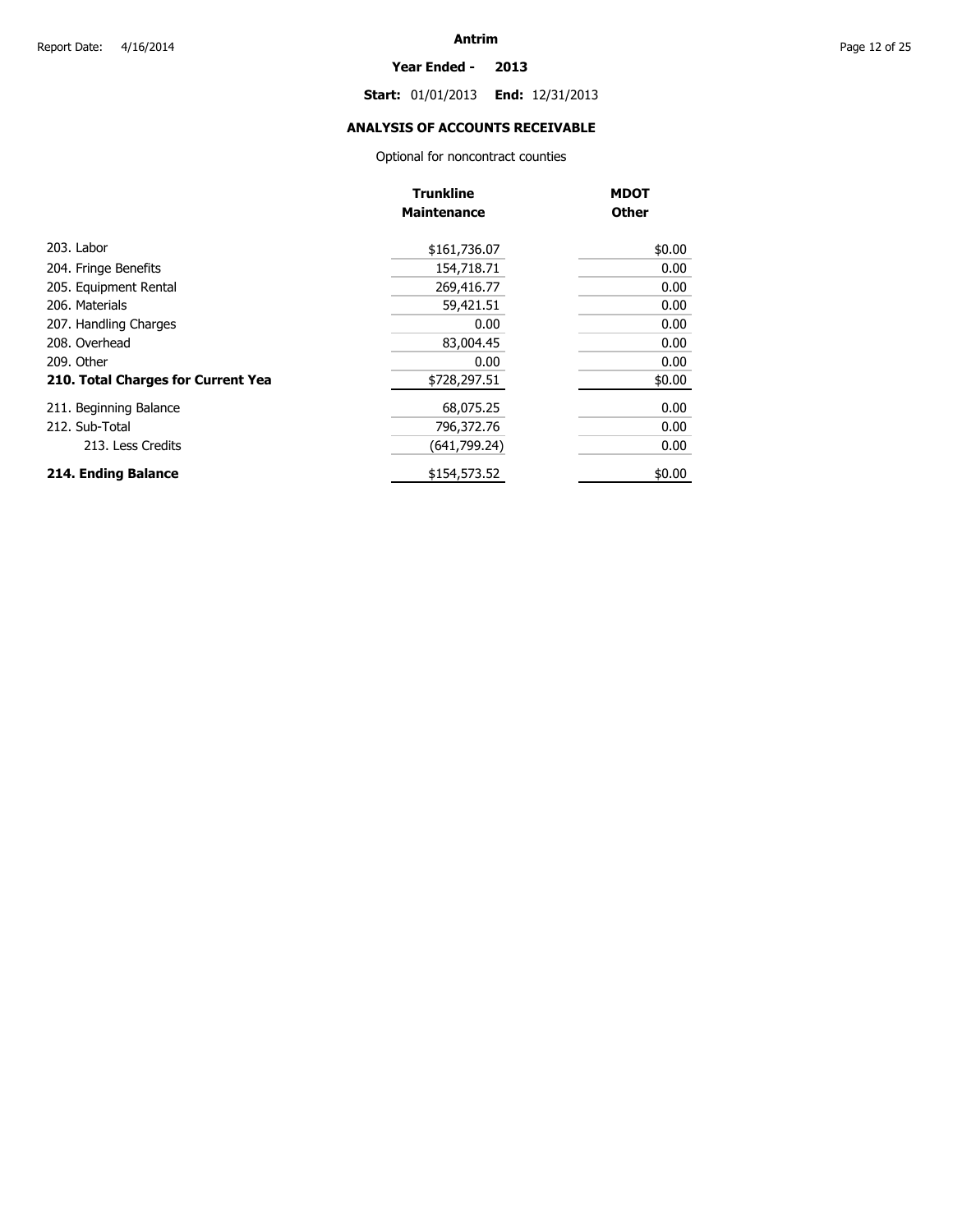#### **Year Ended - 2013**

**Start:** 01/01/2013 **End:** 12/31/2013

### **SCHEDULE OF CAPITAL OUTLAY**

| 215. Land and Improvements (971 - 974) | \$0.00       |
|----------------------------------------|--------------|
| 216. Buildings (975)                   | 8,850.00     |
| 217. Equipment Road (976, 981)         | 507,183.02   |
| 218. Equipment Shop (977)              | 21,281.51    |
| 219. Equipment Engineers (978)         | 0.00         |
| 220. Yard and Storage Equipment (979)  | 0.00         |
| 221. Equipment Office (980)            | 779.99       |
| 222. Depletable Assets (987)           | 0.00         |
| 223. Total Capital Outlay:             | \$538,094.52 |

|                                           | <b>Primary</b> | Local  | County        | <b>Total</b>  |
|-------------------------------------------|----------------|--------|---------------|---------------|
| 224. Total Capital Outlay:                | 0.00           | 0.00   | 538,094.52    | 538,094.52    |
| 225. Less: Equipment Retirements 689      | 0.00           | 0.00   | 0.00          | 0.00          |
| 226. Sub-total                            | 0.00           | 0.00   | 538,094.52    | 538,094.52    |
| 227. Less: Depreciation and Depletion 968 | 0.00           | 0.00   | (420, 412.35) | (420, 412.35) |
| 228. Net Capital Outlay Expenditure       | \$0.00         | \$0.00 | \$117,682.17  | \$117,682.17  |

### **DISTRIBUTION OF GAIN OR LOSS ON DISPOSAL OF ASSETS**

| <b>Primary</b> | Local | County       | <b>Total</b> |
|----------------|-------|--------------|--------------|
|                |       |              |              |
| 0.00           | 0.00  | 2,616,537.12 | 2,616,537.12 |
| 0.00%          | 0.00% | 100.00 %     | 100.00 %     |
| 0.00           | 0.00  | 4,000.23     | 4,000.23     |
|                |       |              |              |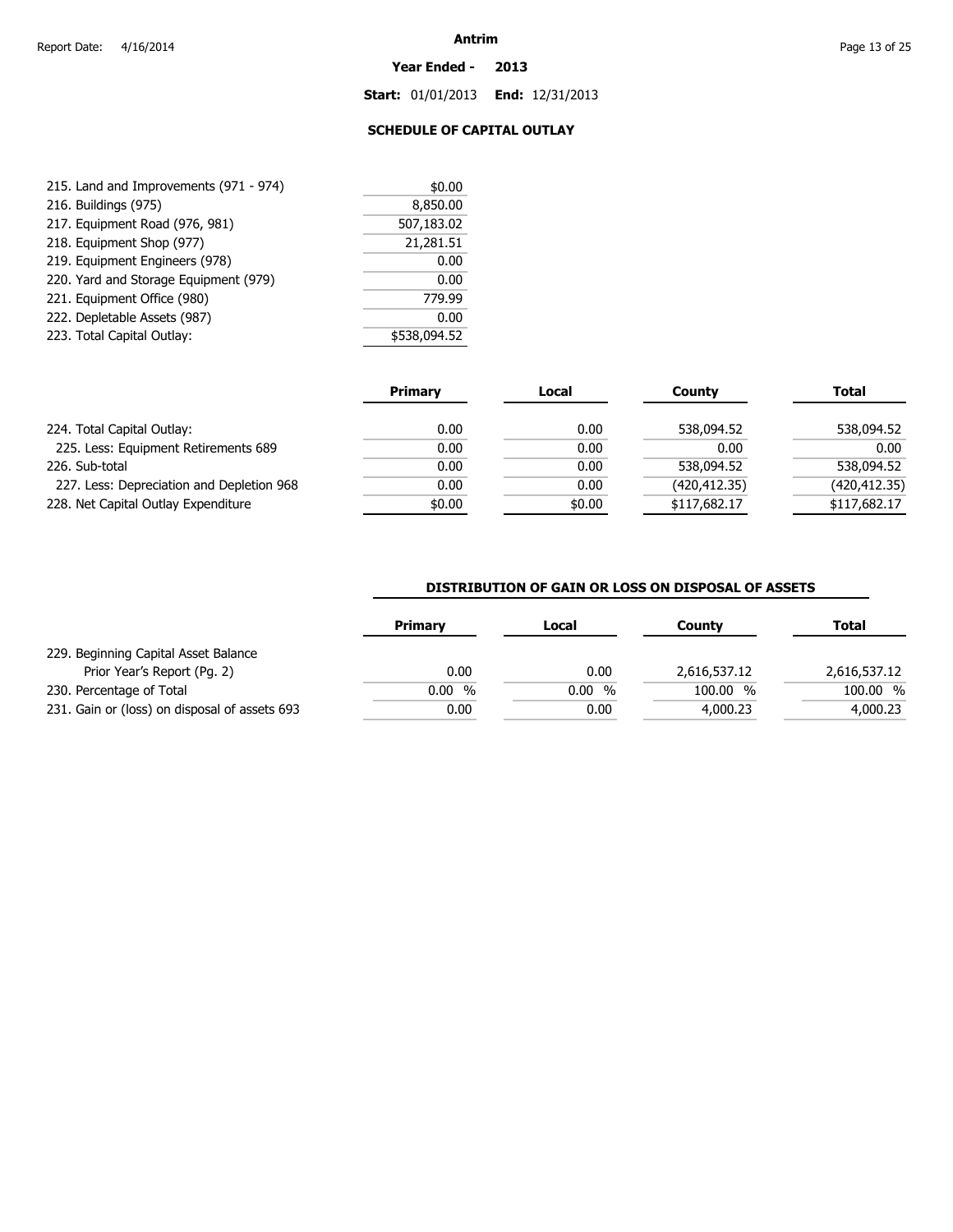#### **Year Ended - 2013**

**Start:** 01/01/2013 **End:** 12/31/2013

### **MAINTENANCE EXPENDITURES - 90% OF MTF RETURNS**

(For Compliance with Section 12(16) of Act 51)

|                                                           | <b>Primary</b>   | Local            |                |
|-----------------------------------------------------------|------------------|------------------|----------------|
|                                                           | <b>Road Fund</b> | <b>Road Fund</b> | <b>Total</b>   |
| 232. Michigan Transportation Fund (MTF) Returns           |                  |                  | \$3,370,302.60 |
| <b>DEDUCTIONS</b>                                         |                  |                  |                |
| 233. Administrative Expense (from Page 5<br>Expenditures) |                  |                  | 384,905.42     |
| 234. Total Capital Outlay (from Capital Outlay)           |                  |                  | 538,094.52     |
| 235. Debt Principal Payment (from Page 5<br>Expenditures) |                  |                  | 0.00           |
| 236. Interest Expense (from Page 5 Expenditures)          |                  |                  | 0.00           |
| 236 a. Total Deductions                                   |                  |                  | 922,999.94     |
| 236 b. Adjusted MTF Returns                               |                  |                  | 2,447,302.66   |
| 237. Preser - Struct Imp (from Page 5 Expenditures)       | \$413,864.82     | \$631,978.67     | 1,045,843.49   |
| 238. Routine Maintenance (from Page 5 Expenditures)       | 1,334,910.91     | 2,233,266.70     | 3,568,177.61   |
| 239. Less Federal Aid for Preser - Struct Imp             | 0.00             | 0.00             | 0.00           |
| 240. TOTAL RD EXPENSE (Excluding Fed Aid)                 | 1,748,775.73     | 2,865,245.37     | 4,614,021.10   |
| 241. 90% of Adjusted MTF Returns                          |                  |                  | 2,202,572.39   |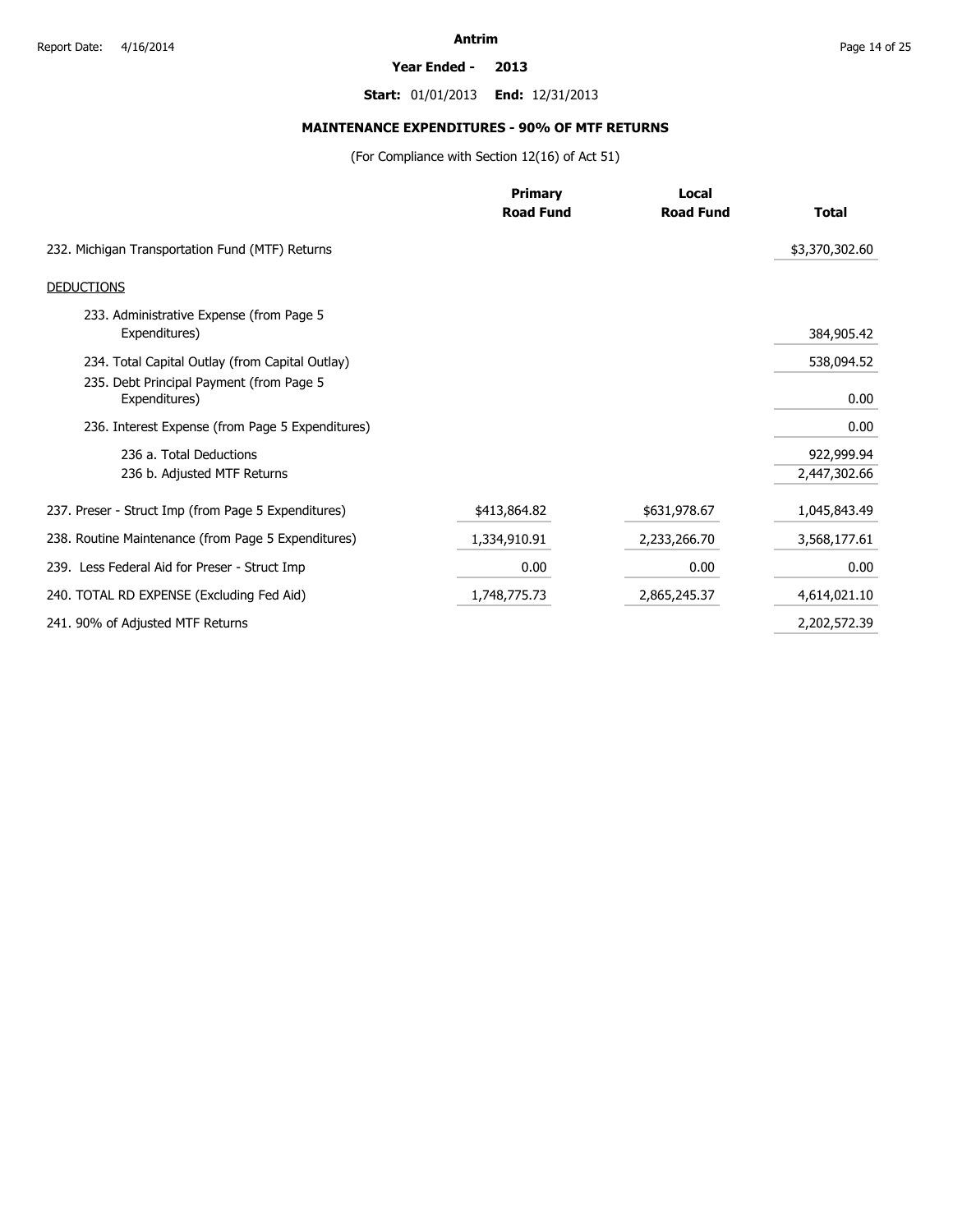**Year Ended - 2013**

### **Start:** 01/01/2013 **End:** 12/31/2013

### **TEN YEARS OF QUALIFIED EXPENDITURES FOR NON MOTORIZED IMPROVEMENTS**

(for Compliance with Section 10K of Act 51)

| <b>Fiscal Year</b> | 2004       | 2005 | 2006       | 2007 | 2008      |  |
|--------------------|------------|------|------------|------|-----------|--|
| Expenditures (\$)  | 105,828.00 | 0.00 | 233,477.00 | 0.00 | 0.00      |  |
| <b>Fiscal Year</b> | 2009       | 2010 | 2011       | 2012 | 2013      |  |
| Expenditures (\$)  | 0.00       | 0.00 | 68,000.00  | 0.00 | 80,000.00 |  |

**242. TOTAL** \$487,305.00

Total must equal or exceed 1% of your Fiscal Year MTF returns multiplied by 10

337,030.26  $3,370,302.60 \times 0.10 =$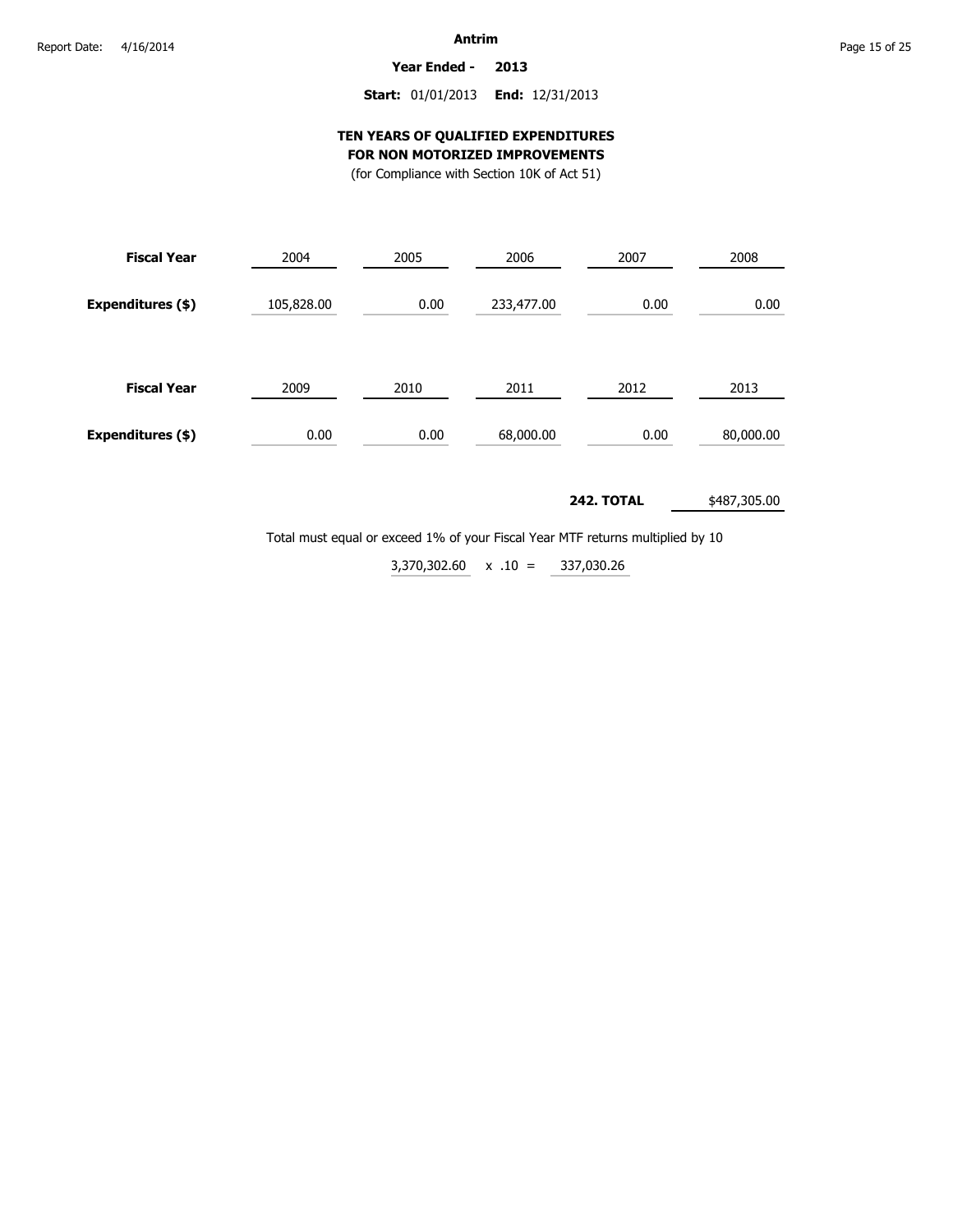#### **Year Ended - 2013**

**Start:** 01/01/2013 **End:** 12/31/2013

### **INDIRECT EQUIPMENT AND STORAGE EXPENSE Activity 511**

| <b>Account Number</b> | <b>Account Name</b>                           | <b>Amount Recorded</b> |  |  |
|-----------------------|-----------------------------------------------|------------------------|--|--|
| 707                   | Wages - Shop and Garage                       | \$74,358.55            |  |  |
| 712-724               | Fringe Benefits - Shop Employees              | 84,245.93              |  |  |
| 721                   | Drug Testing                                  | 3,091.28               |  |  |
| 728                   | Office Supplies - Shop                        | 0.00                   |  |  |
| 731                   | Janitor Supplies - Shop                       | 5,060.89               |  |  |
| 733                   | <b>Welding Supplies</b>                       | 3,711.47               |  |  |
| 734                   | Safety Supplies - Shop                        | 0.00                   |  |  |
| 736                   | <b>Tire Shop Supplies</b>                     | 0.00                   |  |  |
| 737                   | <b>Shop Supplies</b>                          | 42,862.40              |  |  |
| 791                   | Equipment Material/Parts Inventory Adjustment | 39.35                  |  |  |
| 801                   | Contractual Services - Shop                   | 2,211.59               |  |  |
| 805                   | <b>Health Services</b>                        | 0.00                   |  |  |
| 806                   | <b>Laundry Services</b>                       | 6,722.60               |  |  |
| 807                   | Data Processing - Shop                        | 0.00                   |  |  |
| 810                   | Education Expense - Shop                      | 399.00                 |  |  |
| 850-859               | Communications - Shop                         | 4,715.75               |  |  |
| 861                   | Travel and Mileage - Shop Employees           | 0.00                   |  |  |
| 862                   | Freight Costs                                 | 21.45                  |  |  |
| 875                   | Insurance - Shop Buildings                    | 43,417.50              |  |  |
| 876                   | Insurance - Boiler and Machine                | 0.00                   |  |  |
| 878                   | Insurance - Fleet                             | 15,599.00              |  |  |
| 883                   | Insurance - Underground Tank                  | 0.00                   |  |  |
| 921-923               | Utilities - Shop and Storage Buildings        | 47,959.68              |  |  |
| 931                   | <b>Buildings Repairs and Maintenance</b>      | 43,054.76              |  |  |
| 932                   | Yard and Storage Repairs and Maintenance      | 14,428.39              |  |  |
| 933                   | Shop Equipment Repairs and Maintenance        | 7,028.61               |  |  |
| 934                   | Office Equipment Repairs and Maintenance      | 0.00                   |  |  |
| 941                   | Equipment Rental - Shop Pickup/Wrecker        | 0.00                   |  |  |
| 944-947               | Underground Storage Tank Expense              | 0.00                   |  |  |
| 956                   | Safety Expense - Shop                         | 5,396.40               |  |  |
| 968                   | Depreciation - Shop Building                  | 54,954.69              |  |  |
| 968                   | Depreciation - Storage Building               | 3,086.94               |  |  |
| 968                   | Depreciation - Shop Equipment                 | 9,170.73               |  |  |
| 968                   | Depreciation - Stockroom Expense              | 0.00                   |  |  |
| 707                   | Other:                                        | 10,910.37              |  |  |

**243. TOTAL** 

\$482,447.33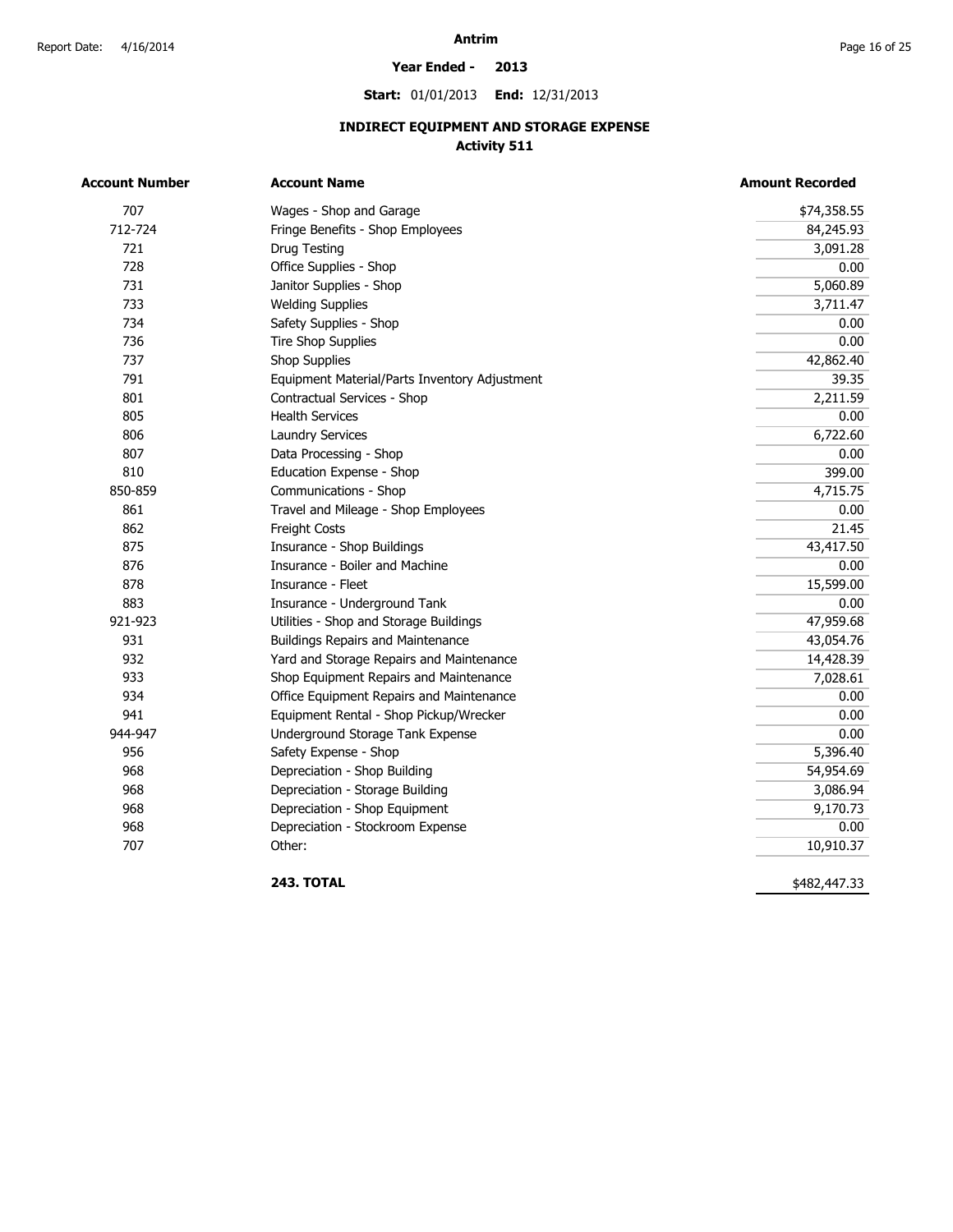#### **Year Ended - 2013**

**Start:** 01/01/2013 **End:** 12/31/2013

### **ADMINISTRATIVE EXPENSE SCHEDULE AND ALLOCATION**

(for Compliance with Section 14(4) of Act 51)

| <b>Account Number</b> | <b>Account Name</b>                           | <b>Amount Recorded</b> |
|-----------------------|-----------------------------------------------|------------------------|
| 703-708               | Salaries and Wages                            | \$175,626.40           |
| 709-714               | Administrative Leave                          | 0.00                   |
| 724                   | Fringe Benefits                               | 176,865.59             |
| 727                   | Postage                                       | 1,835.19               |
| 728                   | <b>Office Supplies</b>                        | 3,708.77               |
| 730                   | Dues and Subscriptions                        | 8,443.50               |
| 801                   | <b>Contractual Services</b>                   | 0.00                   |
| 803                   | <b>Legal Services</b>                         | 438.25                 |
| 804                   | Auditing and Accounting Services              | 8,860.00               |
| 807                   | Data Processing                               | 11,721.09              |
| 810                   | Education                                     | 5,644.33               |
| 850-853               | Communications                                | 7,602.45               |
| 861                   | Travel and Mileage                            | 8,818.57               |
| 862                   | Freight                                       | 0.00                   |
| 873                   | <b>Public Relations</b>                       | 0.00                   |
| 874                   | Advertising                                   | 994.65                 |
| 875                   | Insurance - Building and Contents             | 0.00                   |
| 876                   | Insurance - Boiler and Machinery              | 0.00                   |
| 877                   | Insurance - Bonds                             | 0.00                   |
| 880                   | Insurance - Umbrella                          | 0.00                   |
| 881                   | Insurance - Errors and Omissions              | 0.00                   |
| 882                   | Insurance - General Liability                 | 13,884.00              |
| 920-923               | <b>Utilities</b>                              | 4,532.99               |
| 931                   | <b>Building Repair/Maintenance</b>            | 28,401.84              |
| 934                   | Office Equipment Repair/Maintenance           | 0.00                   |
| 942                   | <b>Building Rental</b>                        | 0.00                   |
| 955-956               | Miscellaneous                                 | 2,636.63               |
| 966-967               | Overhead                                      | 0.00                   |
| 968                   | Depreciation - Buildings                      | 0.00                   |
| 968                   | Depreciation - Engineering Equipment          | 1,979.64               |
| 968                   | Depreciation - Office Equipment and Furniture | 6,531.20               |
|                       | Other:                                        | 2,443.71               |
|                       | <b>244. TOTAL</b>                             | \$470,968.80           |

### **Less: Credits to Administrative Expense**

|     | 245. Net Administrative Expense                | \$384,905.42  |
|-----|------------------------------------------------|---------------|
|     | <b>Total Credits to Administrative Expense</b> | \$(86,063.38) |
|     | Other:                                         | 0.00          |
| 691 | <b>Purchase Discounts</b>                      | (2,398.41)    |
| 629 | Overhead - State Trunkline Maintenance         | (83,004.45)   |
| 646 | Handling Charges on Materials Sold             | (660.52)      |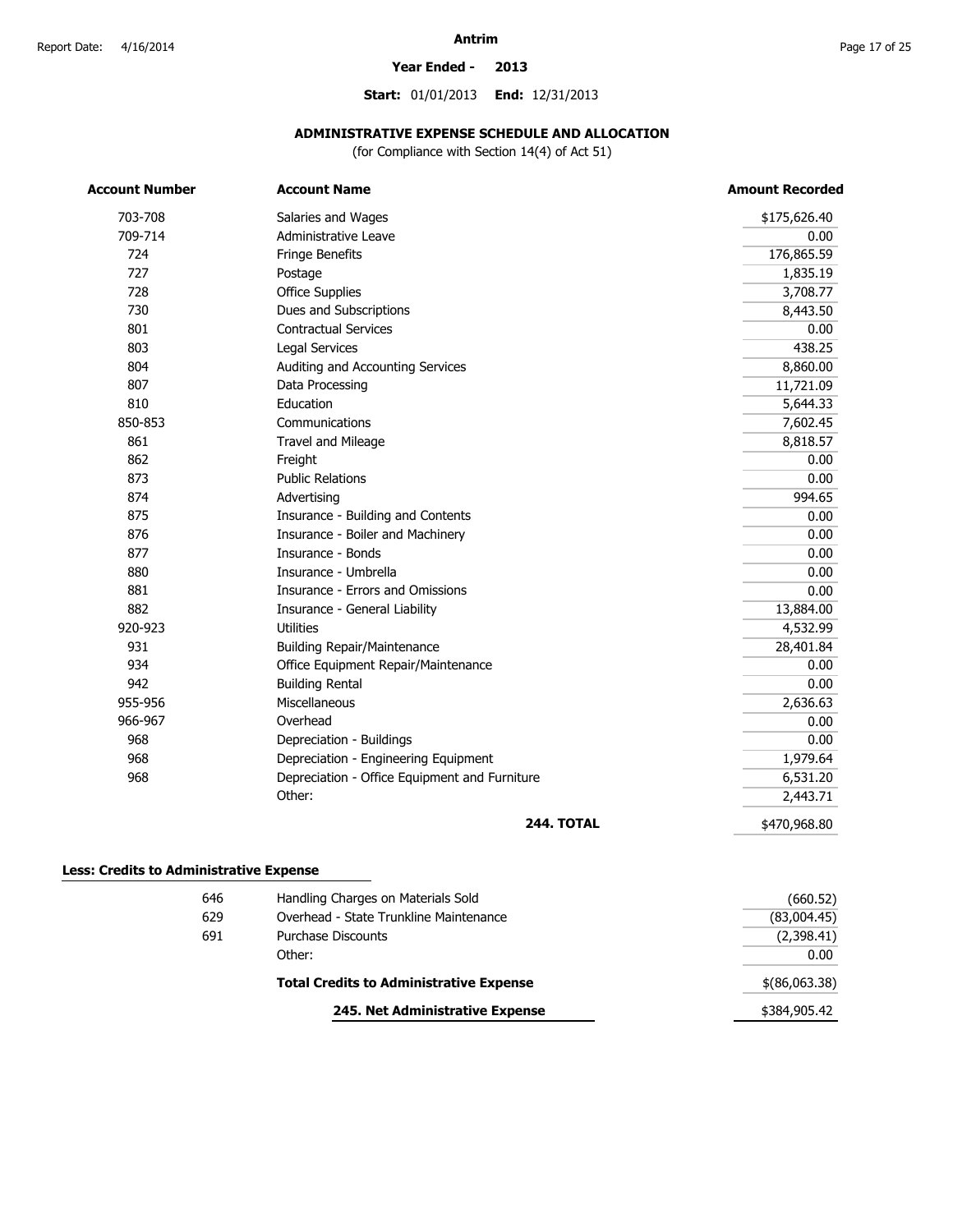#### **Year Ended - 2013**

**Start:** 01/01/2013 **End:** 12/31/2013

### **Forest Road Report**

This information is required by Act 231, P.A. of 1987, as amended.

| Location   | Amount Spent (\$) | Project Type              |
|------------|-------------------|---------------------------|
| Star Twp   |                   | 10,000.00 GravelSurfacing |
| Helena Twp |                   | 10,000.00 GravelSurfacing |
| Banks Twp  |                   | 15,000.00 Resurfacing     |
| Milton Twp |                   | 11,104.51 Resurfacing     |
| Star Twp.  | 5,000.00          | Resurfacing               |
|            |                   |                           |

**246. Total** \$51,104.51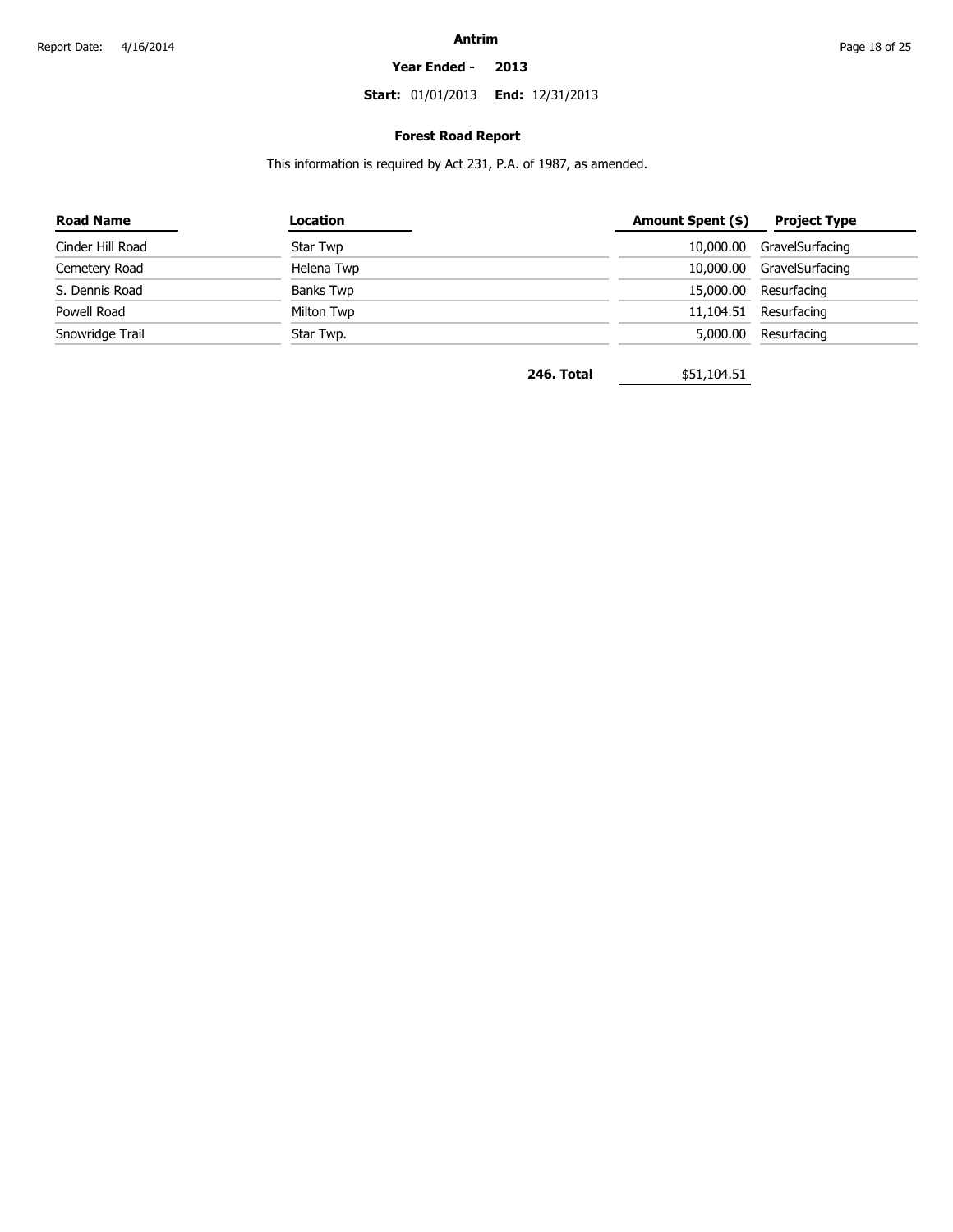#### **Year Ended - 2013**

### **Start:** 01/01/2013 **End:** 12/31/2013

### **CONSTRUCTION / CAPACITY IMPROVEMENTS / STRUCTURAL IMPROVEMENTS Summary**

### **CONSTRUCTION / CAPACITY IMPROVEMENTS**

|                                      | Primary System |  | Local System |              |       |     |              |
|--------------------------------------|----------------|--|--------------|--------------|-------|-----|--------------|
| <b>ROADS</b>                         | *Unit          |  |              | Expenditures | *Unit |     | Expenditures |
| 247. New Construction, New Location  | $0.00$ mi.     |  | $\mathsf{x}$ | \$0.00       | 0.00  | mi. | \$0.00       |
| 248. Widening                        | $0.00$ mi.     |  |              | 0.00         | 0.00  | mi. | 0.00         |
| <b>BRIDGES</b>                       |                |  |              |              |       |     |              |
| 249. New Location                    | 0.00 ea.       |  |              | 0.00         | 0.00  | ea. | 0.00         |
| 250. TOTAL CONSTRUCTION/CAPACITY IMP |                |  |              | \$0.00       |       |     | \$0.00       |

#### **PRESERVATION - STRUCTURAL IMPROVEMENTS**

|                                             |            | Primary System |              |              | Local System |  |              |  |
|---------------------------------------------|------------|----------------|--------------|--------------|--------------|--|--------------|--|
| <b>ROADS</b>                                | *Unit      |                |              | Expenditures | *Unit        |  | Expenditures |  |
| 251. Reconstruction                         | $0.00$ mi. |                | $\mathsf{x}$ | \$0.00       | $0.00$ mi.   |  | \$0.00       |  |
| 252. Resurfacing                            | 3.51 mi.   |                |              | 394,848.17   | 3.68 mi.     |  | 341,144.00   |  |
| 253. Gravel Surfacing                       | $0.00$ mi. |                |              | 0.00         | 2.86 mi.     |  | 217,752.93   |  |
| 254. Paving Gravel Roads                    | $0.00$ mi. |                |              | 0.00         | $0.40$ mi.   |  | 73,081.74    |  |
| SAFETY PROJECTS                             |            |                |              |              |              |  |              |  |
| 255. Intersection Improvements              | $0.00$ ea. |                |              | 0.00         | $0.00$ ea.   |  | 0.00         |  |
| 256. Railroad Crossing Improvements         | $0.00$ ea. |                |              | 0.00         | $0.00$ ea.   |  | 0.00         |  |
| 257. Other                                  | $0.00$ ea. |                |              | 0.00         | $0.00$ ea.   |  | 0.00         |  |
| MISCELLANEOUS                               |            |                |              |              |              |  |              |  |
| 258. Roadside Parks                         | $0.00$ ea. |                |              | 0.00         | $0.00$ ea.   |  | 0.00         |  |
| 259. Other                                  | 1.00 ea.   |                |              | 19,016.65    | $0.00$ ea.   |  | 0.00         |  |
| 260. Subtotals                              |            |                |              | 413,864.82   |              |  | 631,978.67   |  |
| <b>BRIDGES</b>                              |            |                |              |              |              |  |              |  |
| 261. Replacement                            | $0.00$ ea. |                |              | 0.00         | $0.00$ ea.   |  | 0.00         |  |
| 262. Recondition or Repair                  | $0.00$ ea. |                |              | 0.00         | $0.00$ ea.   |  | 0.00         |  |
| 263. Replace with Culvert                   | $0.00$ ea. |                |              | 0.00         | $0.00$ ea.   |  | 0.00         |  |
| 264. Bridge Subtotals                       |            |                |              | 0.00         |              |  | 0.00         |  |
| <b>265. TOTAL PRESERVATION - STRUCT IMP</b> |            |                |              | \$413,864.82 |              |  | \$631,978.67 |  |

\*All Units are to be reported in the Fiscal Year that the project is opened for use.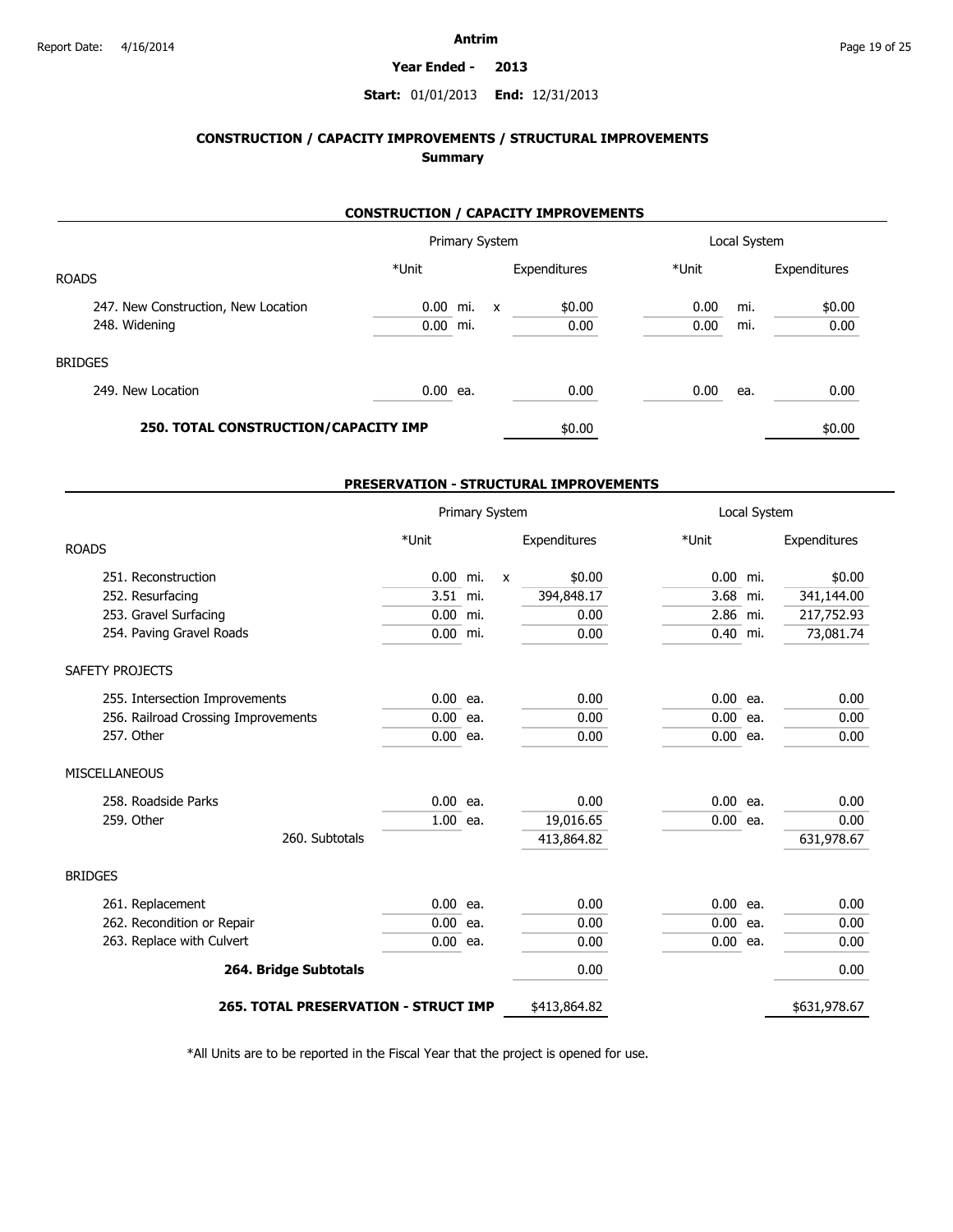#### **Year Ended - 2013**

### **Start:** 01/01/2013 **End:** 12/31/2013

### **SCHEDULE OF TOWNSHIP MILEAGE AND POPULATION**

|                                |                   | <b>Local Roads</b>                      | <b>Primary Roads</b>               |                                  |                       |                 |                       |                 |  |  |
|--------------------------------|-------------------|-----------------------------------------|------------------------------------|----------------------------------|-----------------------|-----------------|-----------------------|-----------------|--|--|
|                                | <b>Miles</b>      | <b>Outside</b><br><b>Municipalities</b> |                                    | <b>Miles</b><br><b>Outside</b>   | <b>Municipalities</b> |                 |                       |                 |  |  |
|                                | <b>Total</b>      | Local                                   | <b>Funds</b>                       | <b>Total</b>                     | Primary               | <b>Funds</b>    | <b>Population</b>     | <b>Funds</b>    |  |  |
|                                | Local             | <b>Urban</b>                            | <b>Received</b>                    | Primary                          | <b>Urban</b>          | <b>Received</b> | <b>Outside</b>        | <b>Received</b> |  |  |
| <b>Township</b>                | (m <sub>i</sub> ) | (m <sub>i</sub> )                       | $($ \$)                            | (m <sub>i</sub> )                | (m <sub>i</sub> )     | $($ \$)         | <b>Municipalities</b> | $($ \$)         |  |  |
| <b>BANKS</b>                   | 56.58             | 0.00                                    | 89,452.98                          | 28.14                            | 0.00                  | 40,634.16       | 1,260                 | 14,162.40       |  |  |
| <b>CENTRAL LAKE</b>            | 37.13             | 0.00                                    | 58,702.53                          | 20.11                            | 0.00                  | 29,038.84       | 1,246                 | 14,005.04       |  |  |
| <b>CHESTONIA</b>               | 32.30             | 0.00                                    | 51,066.30                          | 5.94                             | 0.00                  | 8,577.36        | 511                   | 5,743.64        |  |  |
| <b>CUSTER</b>                  | 45.41             | 0.00                                    | 71,793.21                          | 14.93                            | 0.00                  | 21,558.92       | 1,136                 | 12,768.64       |  |  |
| <b>ECHO</b>                    | 27.67             | 0.00                                    | 43,746.27                          | 22.23                            | 0.00                  | 32,100.12       | 877                   | 9,857.48        |  |  |
| <b>ELK RAPIDS</b>              | 8.96              | 0.00                                    | 14,165.76                          | 5.28                             | 0.00                  | 7,624.32        | 989                   | 11,116.36       |  |  |
| FOREST HOME                    | 32.25             | 0.00                                    | 50,987.25                          | 20.96                            | 0.00                  | 30,266.24       | 1,177                 | 13,229.48       |  |  |
| <b>HELENA</b>                  | 25.54             | 0.00                                    | 40,378.74                          | 17.16                            | 0.00                  | 24,779.04       | 1,001                 | 11,251.24       |  |  |
| <b>JORDAN</b>                  | 28.79             | 0.00                                    | 45,516.99                          | 10.95                            | 0.00                  | 15,811.80       | 992                   | 11,150.08       |  |  |
| <b>KEARNEY</b>                 | 44.17             | 0.00                                    | 69,832.77                          | 14.47                            | 0.00                  | 20,894.68       | 1,222                 | 13,735.28       |  |  |
| <b>MANCELONA</b>               | 145.39            | 0.00                                    | 229,861.59                         | 17.64                            | 0.00                  | 25,472.16       | 3,010                 | 33,832.40       |  |  |
| <b>MILTON</b>                  | 48.09             | 0.00                                    | 76,030.29                          | 17.70                            | 0.00                  | 25,558.80       | 2,204                 | 24,772.96       |  |  |
| <b>STAR</b>                    | 76.38             | 0.00                                    | 120,756.78                         | 8.15                             | 0.00                  | 11,768.60       | 926                   | 10,408.24       |  |  |
| <b>TORCH LAKE</b>              | 19.56             | 0.00                                    | 30,924.36                          | 5.05                             | 0.00                  | 7,292.20        | 1,194                 | 13,420.56       |  |  |
| <b>WARNER</b>                  | 34.94             | 0.00                                    | 55,240.14                          | 1.72                             | 0.00                  | 2,483.68        | 416                   | 4,675.84        |  |  |
| 266. Totals                    | 663.16            | 0.00                                    | \$1,048,455.96                     | 210.43                           | 0.00                  | \$303,860.92    | 18,161                | \$204,129.64    |  |  |
| Local Road Rate Per Mile       |                   |                                         | 1581<br>Primary Road Rate Per Mile |                                  |                       | 1444            |                       |                 |  |  |
| Local Urban Road Rate Per Mile |                   |                                         | 1521                               | Primary Urban Road Rate Per Mile |                       | 9125            |                       |                 |  |  |
| Population Rate Per Capita     |                   |                                         | 11.24                              |                                  |                       |                 |                       |                 |  |  |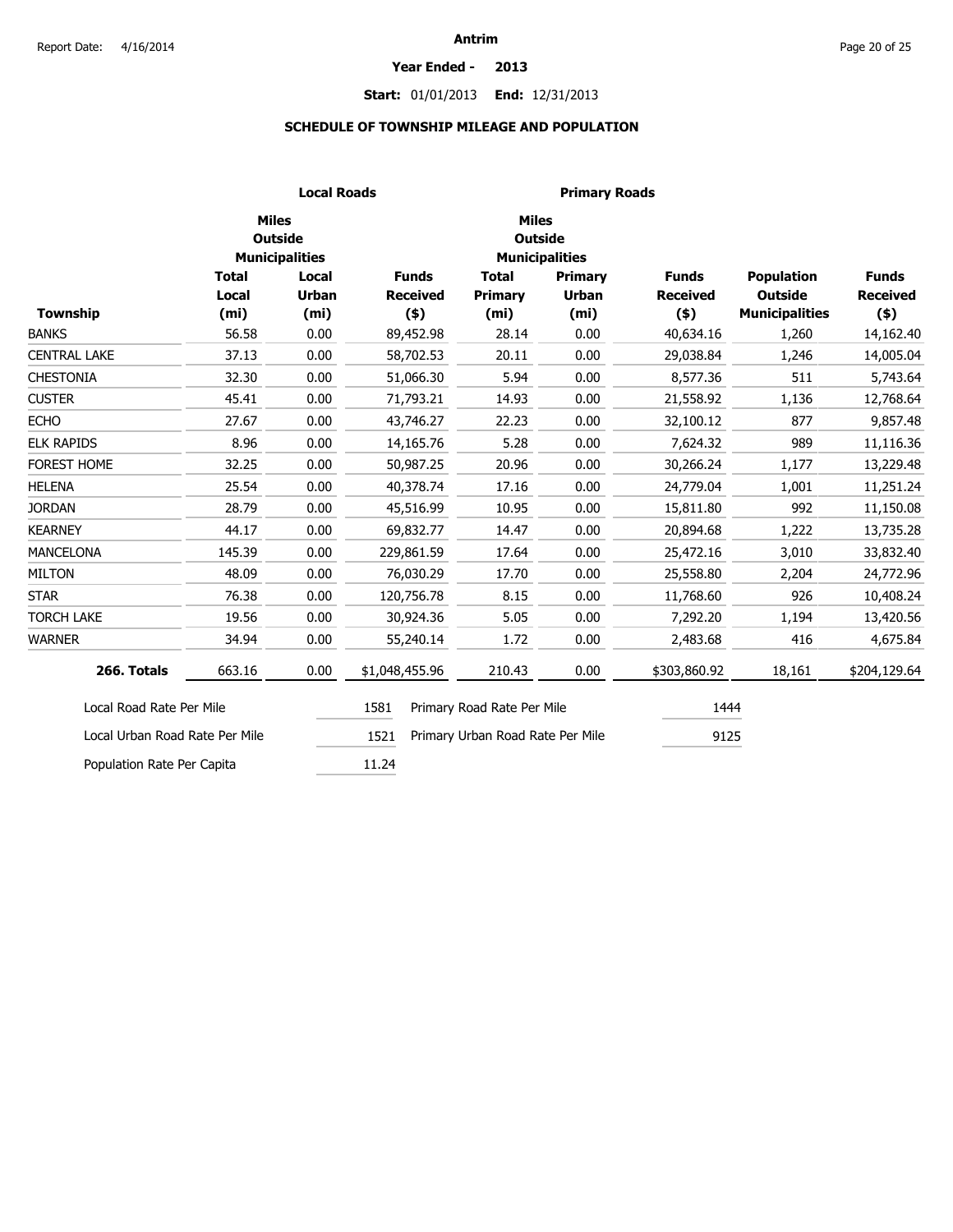#### **Year Ended - 2013**

**Start:** 01/01/2013 **End:** 12/31/2013

### **SCHEDULE OF TOWNSHIP EXPENDITURES AND CONTRIBUTIONS Expenditures**

| Township            | Construction/<br>Capacity<br>Improvement (\$) | <b>Preservation -</b><br><b>Struct</b><br>Improvement (\$) | Total $(*)$    | <b>Township</b><br>Contributions* (\$) |
|---------------------|-----------------------------------------------|------------------------------------------------------------|----------------|----------------------------------------|
| <b>BANKS</b>        | 0.00                                          | 116,250.92                                                 | 116,250.92     | 103,466.59                             |
| <b>CENTRAL LAKE</b> | 0.00                                          | 10,445.45                                                  | 10,445.45      | 13,703.10                              |
| <b>CHESTONIA</b>    | 0.00                                          | 0.00                                                       | 0.00           | 0.00                                   |
| <b>CUSTER</b>       | 0.00                                          | 0.00                                                       | 0.00           | 114,203.39                             |
| <b>ECHO</b>         | 0.00                                          | 91,553.25                                                  | 91,553.25      | 55,324.53                              |
| <b>ELK RAPIDS</b>   |                                               |                                                            |                |                                        |
| FOREST HOME         | 0.00                                          | 356,854.12                                                 | 356,854.12     | 454,027.74                             |
| <b>HELENA</b>       | 0.00                                          | 107,144.07                                                 | 107,144.07     | 91,500.77                              |
| <b>JORDAN</b>       | 0.00                                          | 19,016.65                                                  | 19,016.65      | 0.00                                   |
| <b>KEARNEY</b>      | 0.00                                          | 0.00                                                       | 0.00           | 98,861.92                              |
| <b>MANCELONA</b>    |                                               |                                                            |                |                                        |
| <b>MILTON</b>       | 0.00                                          | 199,849.07                                                 | 199,849.07     | 201,619.13                             |
| <b>STAR</b>         | 0.00                                          | 129,031.46                                                 | 129,031.46     | 111,188.98                             |
| <b>TORCH LAKE</b>   | 0.00                                          | 15,698.50                                                  | 15,698.50      | 26,924.62                              |
| <b>WARNER</b>       | 0.00                                          | 0.00                                                       | 0.00           | 13,628.60                              |
| 267. Totals         | \$0.00                                        | \$1,045,843.49                                             | \$1,045,843.49 | \$1,284,449.37                         |

\*The Township Contributions Totals and the Funds expended for Construction and Preservation amount may not balance. The Township Contributions list all funds contributed by each township and will balance back to the amount reported on the Statement of Revenues, Line 74, Township Contributions.

The total funds expended are for Construction and Preservation only. They do not contain funds expended for Routine Preventative Maintenance.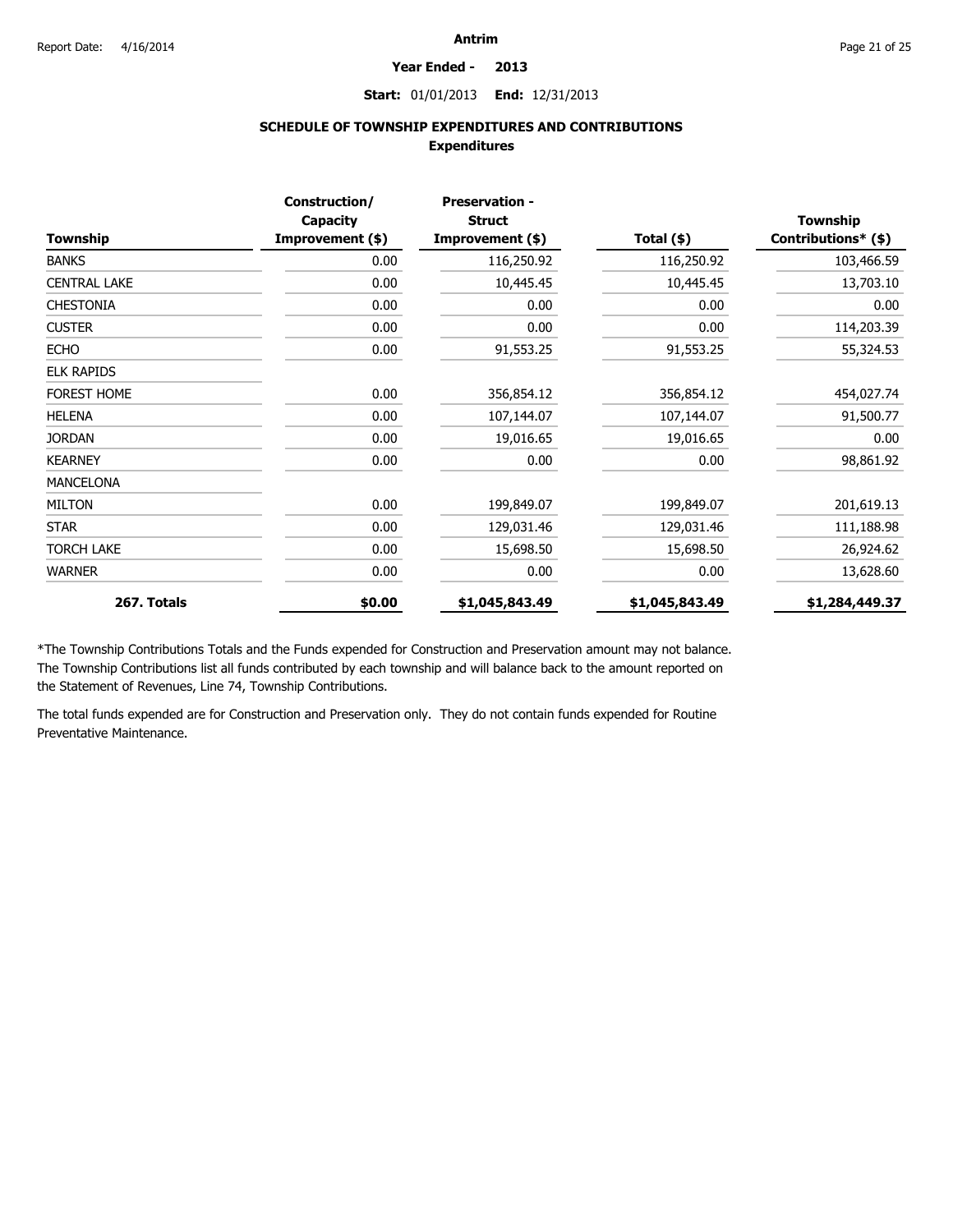**Year Ended - 2013**

**Start:** 01/01/2013 **End:** 12/31/2013

### **ASSET MANAGEMENT**

### **Projects Completed During the County Fiscal Year**

**Work Type:**

|             |        |                |           |               | Location          |                 |                |                 |
|-------------|--------|----------------|-----------|---------------|-------------------|-----------------|----------------|-----------------|
|             |        | Number of      |           |               |                   |                 |                |                 |
| <b>MDOT</b> | Agency | Lanes          | <b>PR</b> | <b>PR</b>     | <b>Begin Mile</b> | <b>End Mile</b> | Date Open to   | <b>Pavement</b> |
| Job #       | Job ID | <b>Treated</b> | Version   | <b>Number</b> | <b>Point</b>      | <b>Point</b>    | <b>Traffic</b> | <b>Type</b>     |
|             |        |                |           |               |                   |                 |                |                 |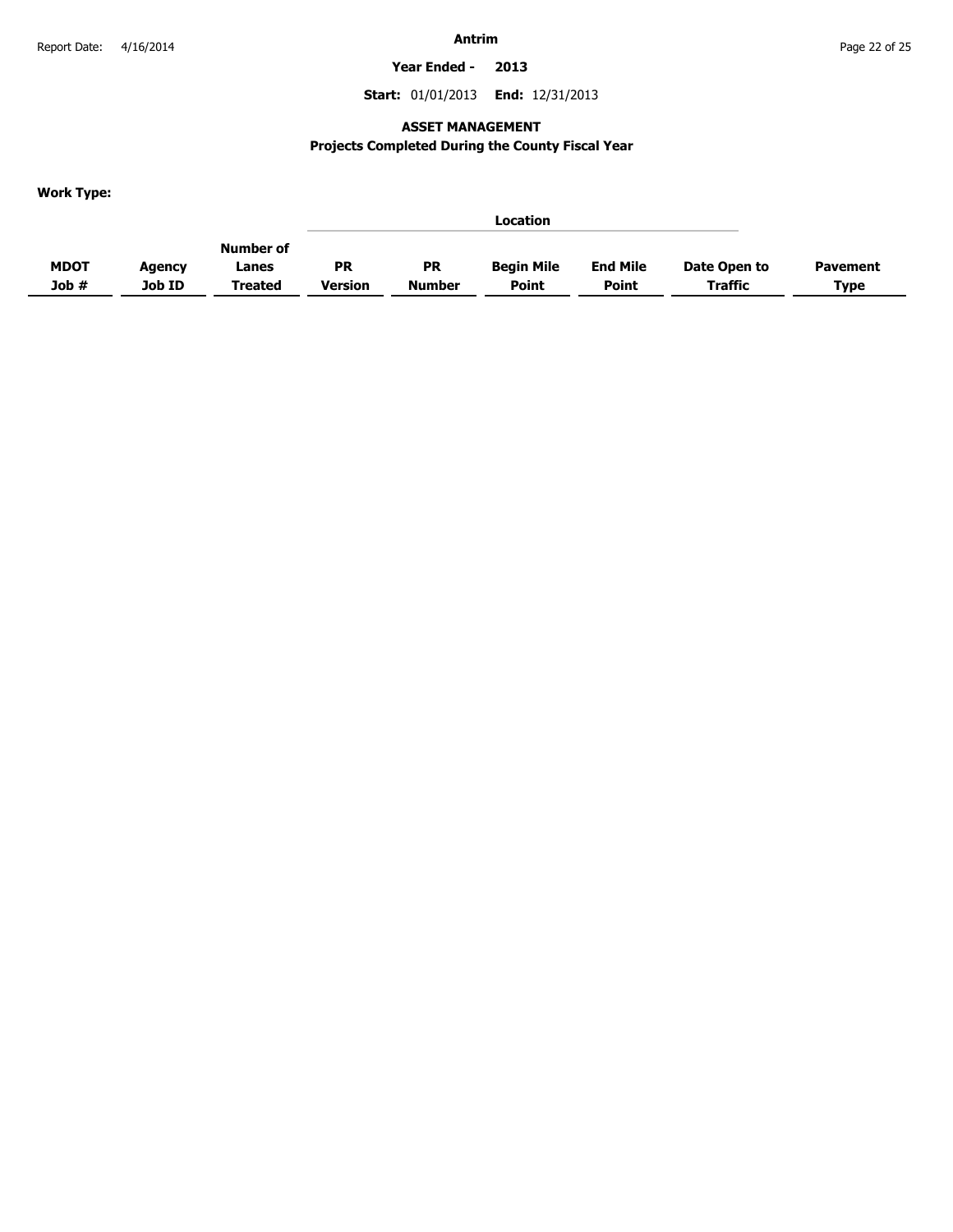**Year Ended - 2013**

**Start:** 01/01/2013 **End:** 12/31/2013

### **Sub Ledger Report**

### **Line 49 Specify - County**

**:**

**:**

**:**

**:**

**:**

**:**

**:**

**:**

**:**

| <b>Account</b> | <b>Description</b>      | Amount (\$) |
|----------------|-------------------------|-------------|
| 1451           | <b>ROAD USE</b><br>$ -$ | 644 70      |

### **Line 75 CFL-Other - County**

| <b>Account</b> | <b>Description</b>         | Amount (\$) |
|----------------|----------------------------|-------------|
| 671            | <b>OTHER CONTRIBUTIONS</b> | 21,673.51   |

### **Line 80 SC-Other - County**

| л,  |                                   |                  |
|-----|-----------------------------------|------------------|
| 632 | יי<br>זו וס־<br>\\/i<br>l Nic<br> | 373.00<br>$\sim$ |

### **Line 90 Other2 Other - County**

| Account | ™ cerintion          | э    |
|---------|----------------------|------|
| 632     | TRUCKS<br>IWFIGHING. | 0.00 |

### **Line 109 Other - Primary**

| <b>Account</b> | <b>Description</b> | Amount (\$) |
|----------------|--------------------|-------------|
| 460            | Bridge Engineering | 19,016.65   |

### **Line 143 Other - Primary**

| Account | Description                                | Amount (\$) |
|---------|--------------------------------------------|-------------|
| 510     | <b>EXPENSES DIRECT</b><br><b>FOUTPMENT</b> | .7.01       |

### **Line 156 All Other Charges - County**

| Account | <b>Description</b>            | Amount (\$) |
|---------|-------------------------------|-------------|
| 510     | EQUIPMENT EXPENSE DIRECT      | 3,249.03    |
| 511     | Indirect Eq exp               | 25,652.28   |
| 514     | DISTRIBUTIVE EXPENSE          | 9,771.81    |
| 515     | <b>ADMINISTRATIVE EXPENSE</b> | 109.34      |
| 900     | <b>CAPITAL OUTLAY</b>         | 9.33        |

### **Line 177 Other - Distributive Calculation**

| <b>Accoun</b> | Description              | $m$ $m+1$ <sup>*</sup> |
|---------------|--------------------------|------------------------|
| 514           | <b>TRIRI ITIVE</b><br>זר | $-$<br>492<br>.        |

### **Line 177 Other - Total Labor Charge**

| Account | <b>Description</b>               | Amount (\$) |
|---------|----------------------------------|-------------|
| 257     | ACCRUED WAGES                    | (10,895.50) |
| 513     | DISTRIBUTIVE FRINGES             | 322,129.26  |
| 514     | OTHER DISTRIBUTIVE               | 71,928.29   |
| 518     | ISTATE TRUNKLINE NON MAINTENANCE | 1,926.00    |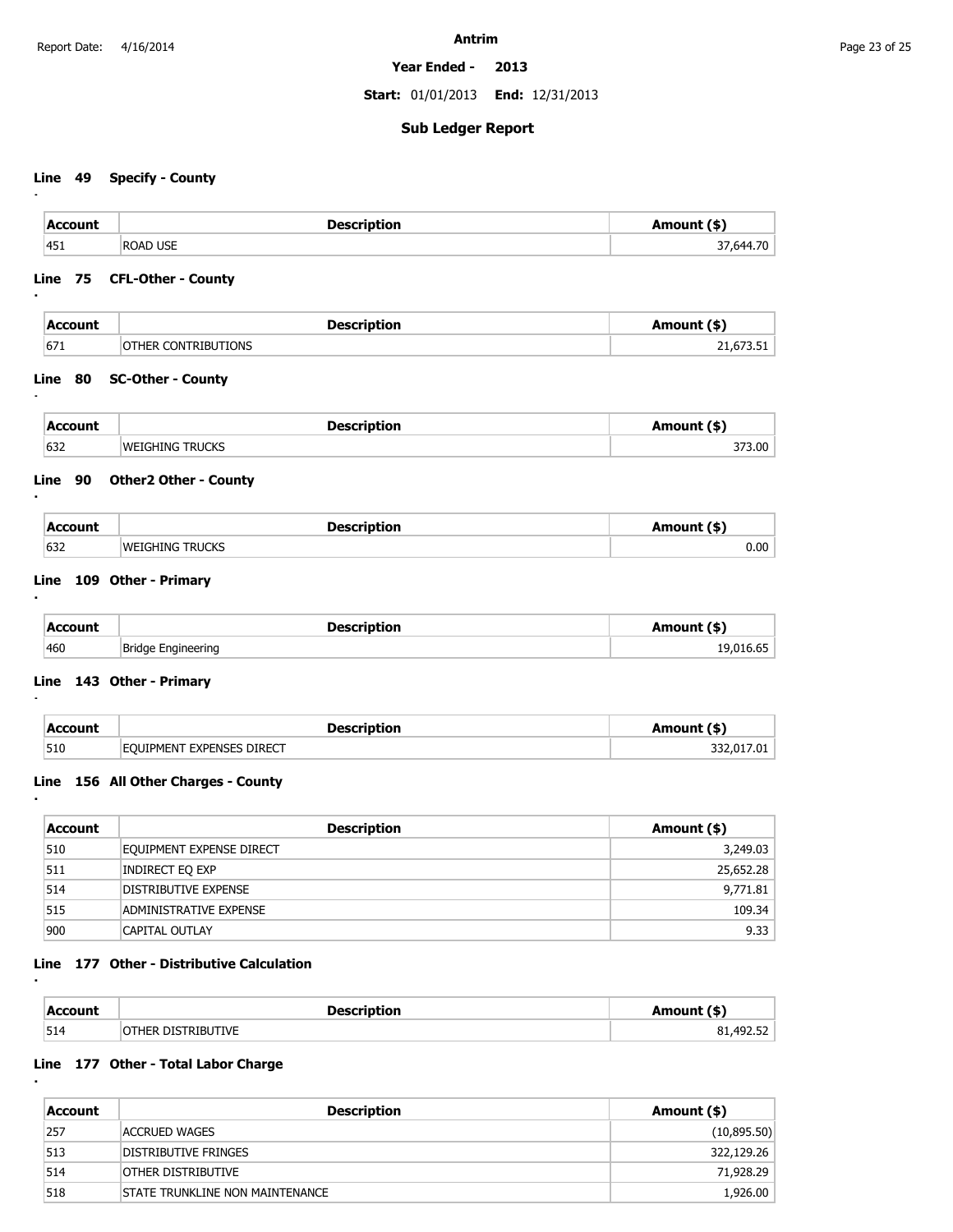**:**

**:**

**:**

**:**

**:**

**:**

**:**

**:**

**:**

**:**

**Antrim**

#### **Year Ended - 2013**

#### **Start:** 01/01/2013 **End:** 12/31/2013

### **Line 195 Expenses Distributed - Other**

| Account | <b>Description</b>        | Amount (\$) |
|---------|---------------------------|-------------|
| 514-704 | <b>OPERATIONS EXPENSE</b> | 0.00        |
| 931     | <b>SALT FACILITY</b>      | 2,090.65    |
| 936     | SIGN SHOP                 | 2,910.99    |

#### **Line 209 Other - Trunkline Maintenance**

| Account<br>_ _ _ _ | Description     | Amount (\$) |
|--------------------|-----------------|-------------|
| 517                | <b>VOUCHERS</b> | 0.00        |

### **Line 242 Expenditure10**

| Account<br>- - - - | <b>Description</b> | Amount (\$) |
|--------------------|--------------------|-------------|
| 458                | Bellaire Hwy (620) | 80.000.00   |

### **Line 243 707 Other**

| $ACCA$<br>_ _ _ _ |    |        |
|-------------------|----|--------|
| 790               | ונ | $\sim$ |

### **Line 244 244 Other**

| Account      | <b>Description</b>          | Amount (\$) |
|--------------|-----------------------------|-------------|
| 515-728      | <b>ENGINEERING SUPPLIES</b> | 53.50       |
| $ 515 - 731$ | <b>CLEANING SUPPLIES</b>    | 803.05      |
| $ 515 - 841$ | BANKING FEES                | 1,587.16    |

### **Line 245 245 Other**

| Account | <b>Description</b>    | Amount (\$) |
|---------|-----------------------|-------------|
| 630     | <b>OVERHEAD OTHER</b> | 0.00        |

### **Line 257 Other Primary System \*Unit**

| ⊥Accoun'<br>- - - - - | Description<br>$ -$      | $im_{\alpha}$ unt $\ell$ c) |
|-----------------------|--------------------------|-----------------------------|
| 458                   | ∣k Dr<br>⊥orch '<br>East | 0.00                        |

### **Line 257 Other Primary System Expenditure**

| <b>Account</b> | <b>Description</b>    | Amount (\$` |
|----------------|-----------------------|-------------|
| 458            | Torch I k Dr<br>⊥East | 0.00        |

### **Line 259 Other Primary System \*Unit**

| Account  | <b>Description</b> | Amount (\$)       |
|----------|--------------------|-------------------|
| 19016.65 | Potential Bridge   | 1.00 <sup>2</sup> |

### **Line 259 Other Primary System Expenditure**

| Account | Description        | Amount (\$)               |
|---------|--------------------|---------------------------|
| 460     | Bridge Engineering | $\sim$ $\sim$<br>- 016 b- |